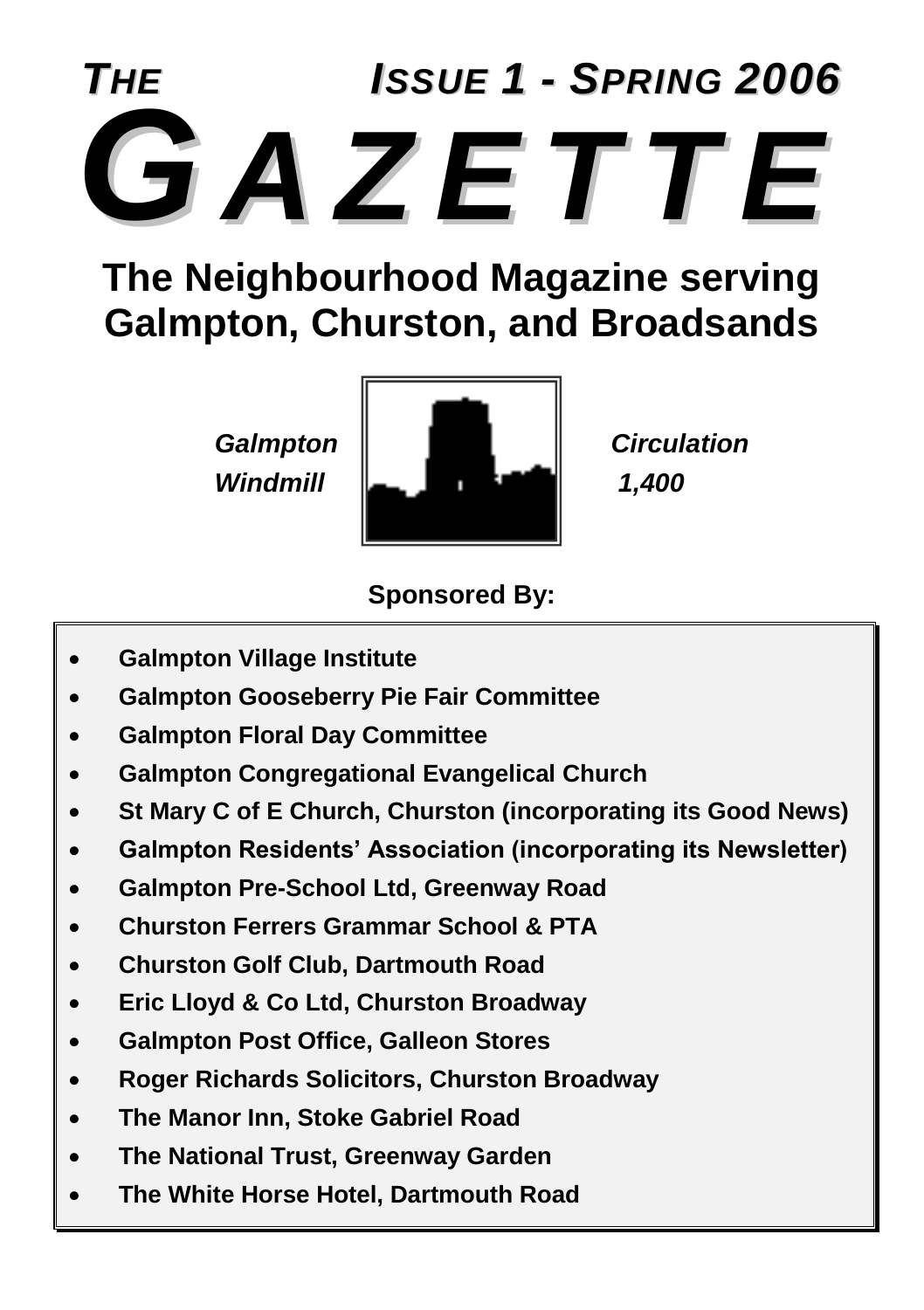## **Magazine Contents**

| <b>Editorial - Happy New Year &amp; Welcome</b>  | 3              |
|--------------------------------------------------|----------------|
| <b>School Lunches</b>                            | 4              |
| <b>Galmpton Village Institute</b>                | 5              |
| <b>Galmpton Residents' Association News</b>      | 6              |
| <b>Galmpton Community Police News</b>            | $\overline{7}$ |
| <b>Galleon Stores &amp; Galmpton Post Office</b> | 8              |
| The Manor Inn, Stoke Gabriel Road                | 9              |
| <b>Churston Golf Club</b>                        | 10             |
| <b>Organisation Directory</b>                    | 11             |
| <b>Diary Dates</b>                               | $12 \,$        |
| <b>Regular Amenities</b>                         | 13             |
| <b>Galmpton Pre-School Ltd</b>                   | 14             |
| <b>Churston, Galmpton &amp; Kingswear Scouts</b> | 15             |
| Parish of St Mary the Virgin, Churston Ferrers   | 16             |
| <b>Galmpton &amp; Churston Women's Institute</b> | 17             |
| <b>The National Trust, Greenway</b>              | 18             |
| <b>Roger Richards Solicitors</b>                 | 19             |
| Eric Lloyd & Co Ltd                              | 20             |
| <b>What to Expect in Future Issues</b>           | 22             |
| And Finally © PC Swallows Granny!                | 23             |
| <b>The White Horse Hotel</b>                     | 24             |
|                                                  |                |

*THE GAZETTE* is free to all residents, and is a non-profit making publication. It is partly funded by local businesses, but mainly funded by your patronage of village activities, and your subscriptions to local associations.

Views expressed are not necessarily those of the sponsors or the Editor.

Please inform the Editor of any important errors or omissions.

**Editor: Mike Tate (01803) 844901 post@tatewise.co.uk Greenbanks, 5a Greenway Road, Galmpton TQ5 0LR**

**Copy deadline for the next issue is Friday 7th April 2006.**

**Sponsorship and Advertising standard rate is £25 per page per issue, or pro rata for smaller adverts.**

**Printed by AC Print Ltd, Higher Furzeham Road, Brixham TQ5 8QP www.acprintltd.co.uk Tel: (01803) 852424**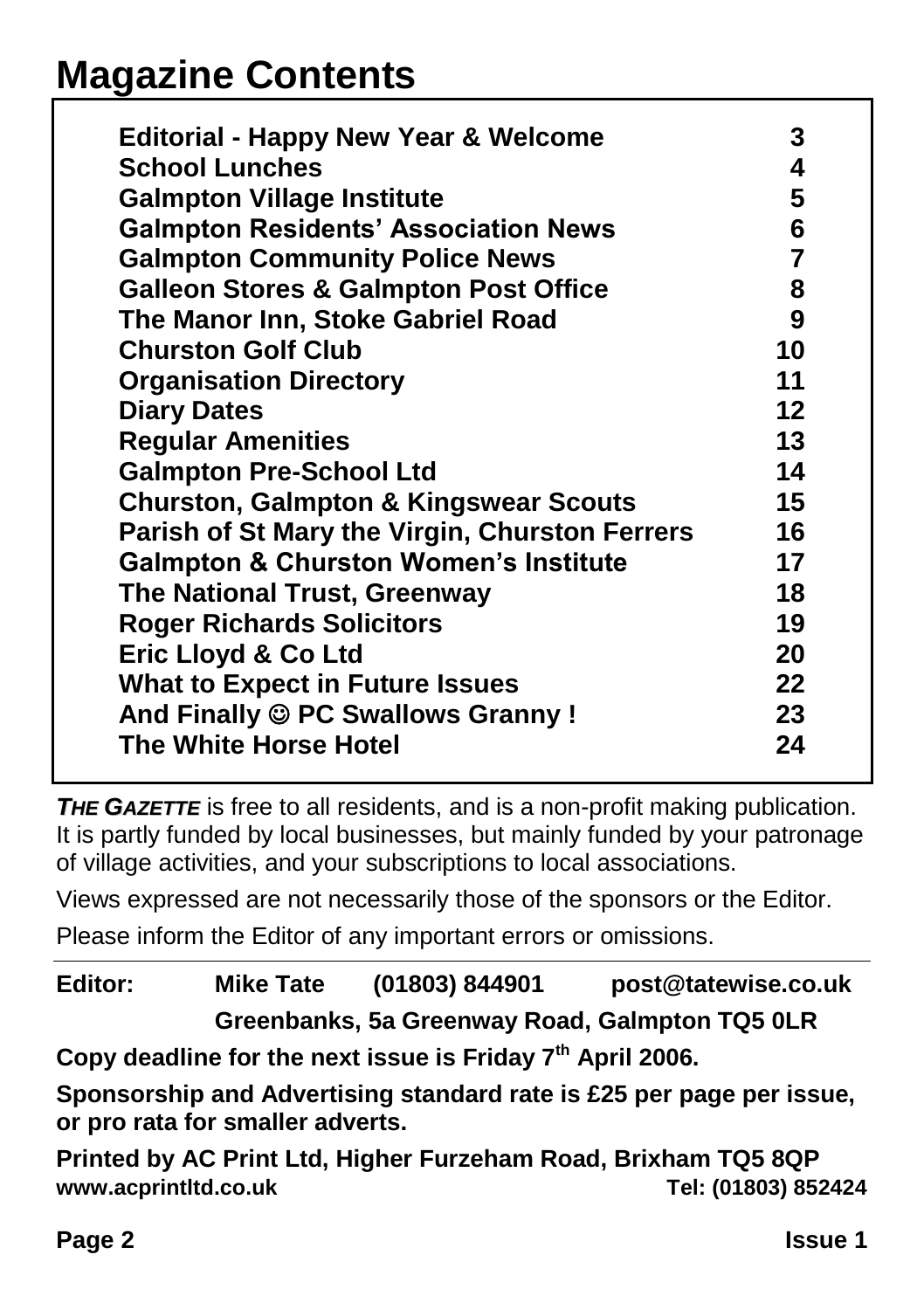## **Editorial - Happy New Year & Welcome**

Welcome to the first issue of *THE GAZETTE*, your new village magazine.

I hope you will find it informative and entertaining. But whatever you think, please, please, please let the leading lights of your favourite organisation know your opinion. They have been very supportive of this new venture, and will want to know if their efforts have been worthwhile.

If you don't know who to tell, simply turn to the **Organisation Directory** on Page 11, and you should find a name and a telephone number to use.

## **Reference sections**

The **Diary Dates** page will publicise fund-raising events, club meetings and sports fixtures, accompanied by reports from the organisers, both before and after any major events.

Local public services such as GP Surgery hours, Library opening times, Church services, and Police Surgeries will be included.

These informational reference details will always be printed on the central pages of *THE GAZETTE*, so they can be easily removed and saved, if you don't want to keep the whole magazine.

## **Quarterly contributions**

The magazine will be produced quarterly with articles contributed by many local organisations, as well as cookery recipes, computer tips, puzzles, and letters from you. It is non-profit making, and not affiliated to any particular organisation, to allow a broad focus on all topics affecting our community.

Newsletters of **Galmpton Residents' Association** will be published here, together with newsworthy articles from all the local churches and schools. This magazine could even replace various leaflets and posters announcing charity coffee mornings, church raffles, or school bingo nights, etc.

## **Free does not mean worthless**

Volunteers will distribute *THE GAZETTE* free to every property located in **Galmpton**, **Churston**, and **Broadsands**. It will be funded by sponsorship from local organisations and businesses, and may include some adverts.

That it is free does not mean it is worthless. It will be as valuable as your contributions to it, and will largely be funded by your subscriptions to the organisations that sponsor it, and your attendance at events it publicises.

If the magazine does not offer what you want, or you know an organisation or event that is not mentioned, just tell the Editor what is missing!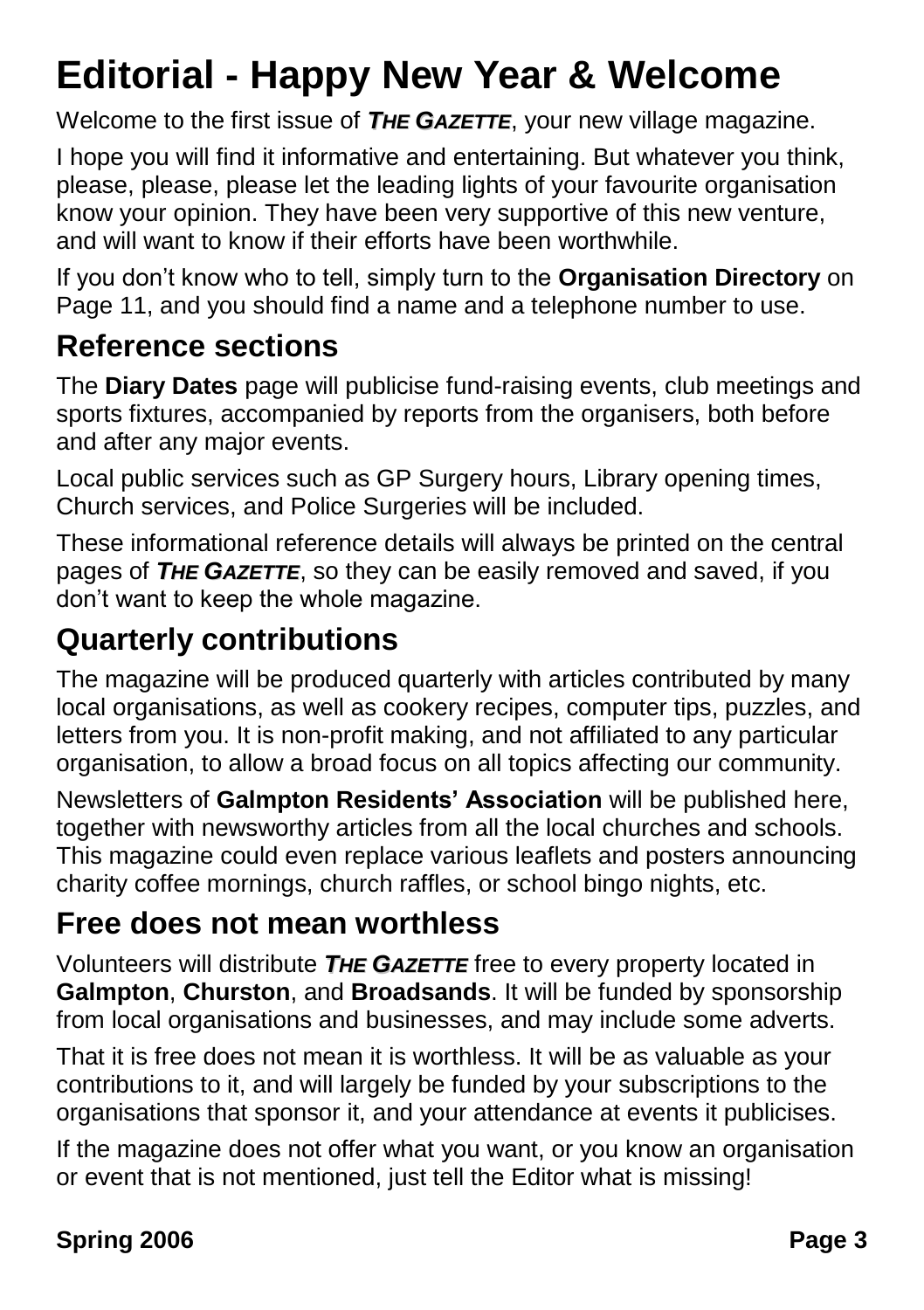## **Do you live in Alston Lane or in Waddeton ?**

If anyone wants to be a delivery volunteer, or community correspondent, especially in the **Alston Lane, Churston** or **Waddeton Village** areas, please notify the Editor. It involves delivering just a handful of magazines, on four occasions a year, perhaps while walking the dog.

If you do not receive your quarterly issue of the magazine, let me know. However, you should be able to obtain a copy from **Churston Library**, which will also keep back issues for reference.

## **Do you run a small business ?**

If you offer a service to local residents, and want to make yourself better known, why not try advertising in *THE GAZETTE* ?

I believe our rates are extremely attractive, with a half page advert costing only **£12.50**. There is no commitment to advertise in successive issues, so give it a go. Remember, you will be helping local charities into the bargain.

What have you got to lose?

## **Remember, Remember**

The magazine is published quarterly in **January**, **April**, **July**, and **October**.

It is **non-profit making**, and funded by sponsors and advertisers.

Volunteers deliver the current circulation of **1,400** copies free to residents of **Galmpton**, **Churston**, and **Broadsands**, but not necessarily in that order !!

Please tell any organisations you belong to, especially the sponsors, what you think of the magazine, and how it could be improved.

Mike Tate, Editor

## **School Lunches**

Did you know that **Churston Ferrers Grammar School** is offering school lunch on **Wednesdays** and **Fridays** to anyone from the local community ?

The cost is only **£3.50** per person for a two-course set meal.

It is served at **12-noon** prompt, and must finish by 1:10 pm to coincide with the school timetable. Meat is served on Wednesday, and fish on Friday.

You must book by phone on **842289** two days ahead to ensure your place.

Does anybody want to be our restaurant food critic ?

The other services available from the **Grammar School** should appear in the next issue of the magazine.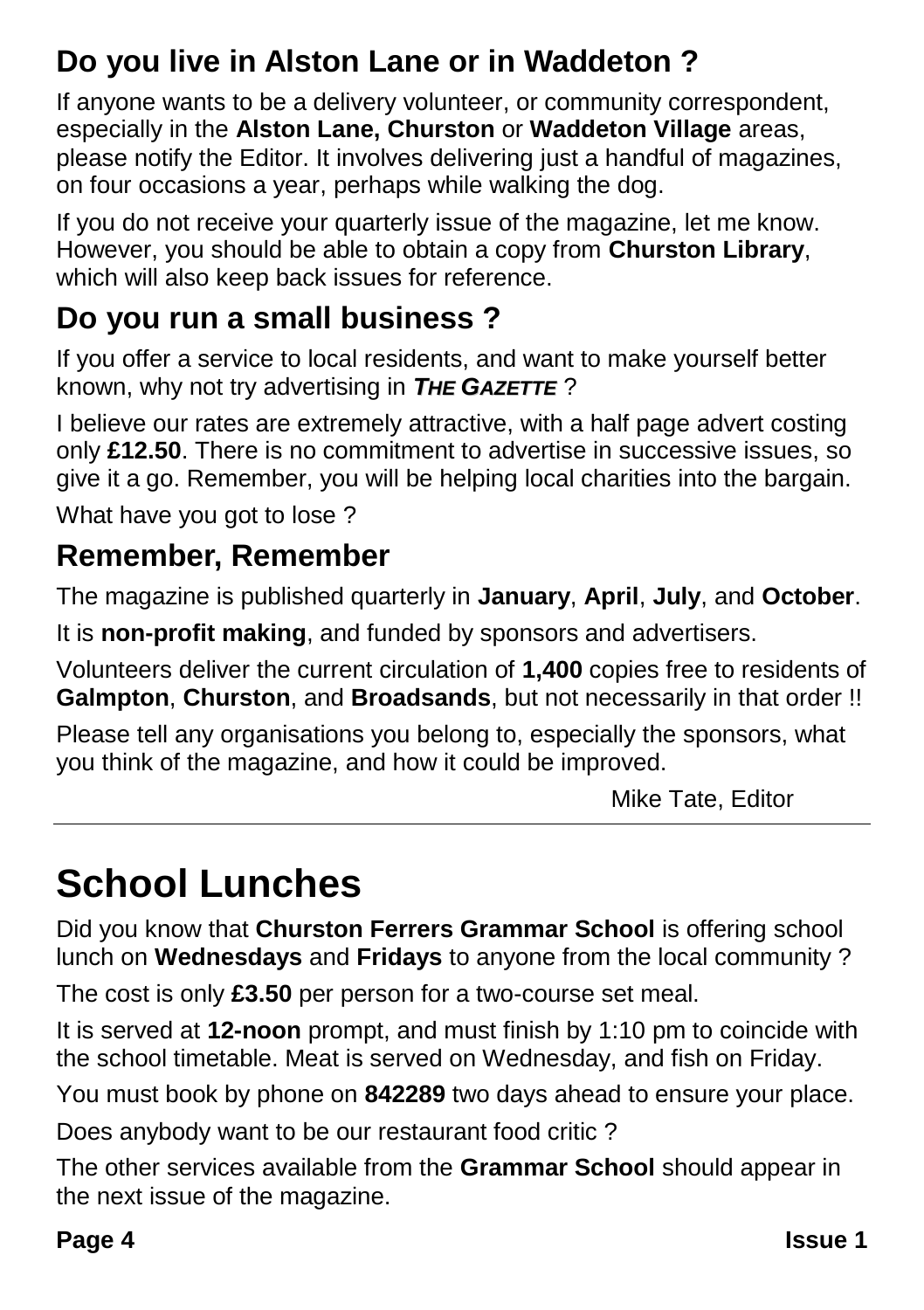## **Galmpton Village Institute**

# **Registered Charity: 300839**

#### **Chairman: John Risdon 844102 Secretary: June Symes 842121 Treasurer: Philip Griffin 843081 Hall Bookings: Babs Renwick 843364**

Provided for the village community in 1903 by **Squire William Bolitho** of Greenway, the Institute remains one of the central services of the Galmpton area, together with the School, Barn Chapel, Post Office, and Manor Inn.

The Institute is managed as a charitable body by a voluntary committee on behalf of the whole community. At present, the major organisation utilizing its facilities is **Galmpton Pre-School**, but probably its longest running association is with the **Snooker Club**. In addition, the Institute remains the venue for the **W.I.** and the local **Whist Club**. To illustrate the diversity of activities within its walls can be added meetings of the **Galmpton and Churston District Local History Group**, band practise, private parties, a variety of exhibitions, coffee mornings and bring & buy sales, community education courses – and, in addition, service as the local polling station!

It is truly a community hall and as such is available for your personal use. The A.G.M. is always held in March, to which all are welcome, but please do contact **Babs Renwick** should you wish to make a booking, or the Chairman, **John Risdon**, should you have a matter to discuss.

### **GALMPTON VILLAGE INSTITUTE**

#### **AN ILLUSTRATED TALK**

IN AID OF FUNDS FOR A 3-YEAR MAJOR RENOVATION PROGRAMME

## **"The Good Old Days"**

## **Images of Nostalgia – Galmpton & The Dart**

## **Presented by John Risdon**

## **FRIDAY 10th FEBRUARY 7:30 pm Preceded by refreshments at 7:00 pm ADMITTANCE £4**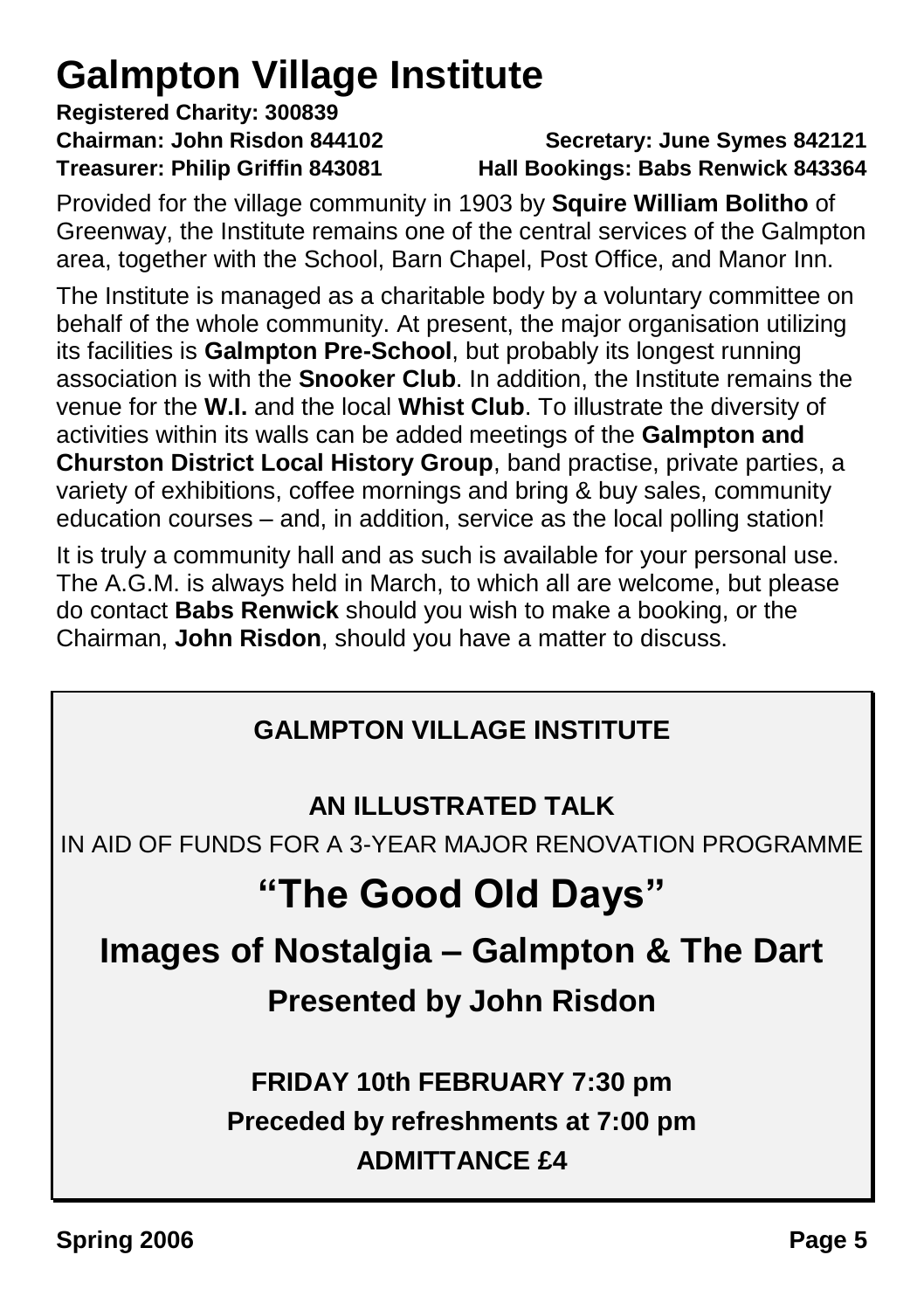## **Galmpton Residents' Association News**

#### **www.galmptontorbay.org.uk**

**Meeting Chairman: Chris Collins Webmaster & Treasurer: Paul Savin 843493 Minutes Secretary: Christine Batten Local Planning: Gordon Batten 844866 Mailshots & Membership: Delia Hales Youth Project: Helen Boyles 845761**

## **20-mph Zone Petition Update**

In our *November 2005 Newsletter* we reported that a petition signed by **403** Galmpton residents had been sent to *Torbay Council*, who replied with an invitation to their meeting on Wednesday 23<sup>rd</sup> November 2005.

Three petitions were put forward to the Council, including ours, which was also supported by independent letters from local schools.

**Gordon Batten** told Councillors that the signatories were a large proportion of the village and were collected in less than 2 weeks. He said pedestrians are frightened by vehicles moving too fast for conditions, through narrow lanes without footpaths, and round blind bends. This inhibits people walking children to school, walking to the shops, and walking dogs. Residents were unable to enjoy their village environment. A **20-mph** limit would improve road safety, especially on the three main routes through the village, being Langdon Lane, Greenway Road, and Stoke Gabriel Road. Gordon received warm applause from the councillors, and the Chairman stated that the petition would be forwarded to the relevant committee for consideration. We hope to bring you confirmation of the new speed zone in the near future!

## **Hillrise Planning Application Reference P/2005/2136**

On 12<sup>th</sup> Dec *Yarlington Homes* submitted a major planning application to *Torbay Council* for redevelopment of **Hillrise Estate** affecting 12 flats and 2 houses, which included three-storey flats on the skyline by the fields.

Should this redevelopment go ahead it could have a detrimental effect on our village, particularly views to and from the river, and increases in traffic. Many **Hillrise** residents are concerned. So comment as soon as possible.

Meetings on  $29<sup>th</sup>$  Dec 2005 and  $25<sup>th</sup>$  Jan 2006 at the Manor Inn discussed this application and any other matters arising. Watch this space for future developments, or visit our web site for the latest news.

You can see application details at *Torbay Council* offices (e.g. Brixham) or online at **www.torbay.gov.uk/publicaccess**. After invoking **Click to View** online, you can comment by clicking on **Submit Comments**. Alternatively, write to *Torbay Council* quoting reference number **P/2005/2136/MPA**.

At the time of going to press the deadline for comments was  $13<sup>th</sup>$  January.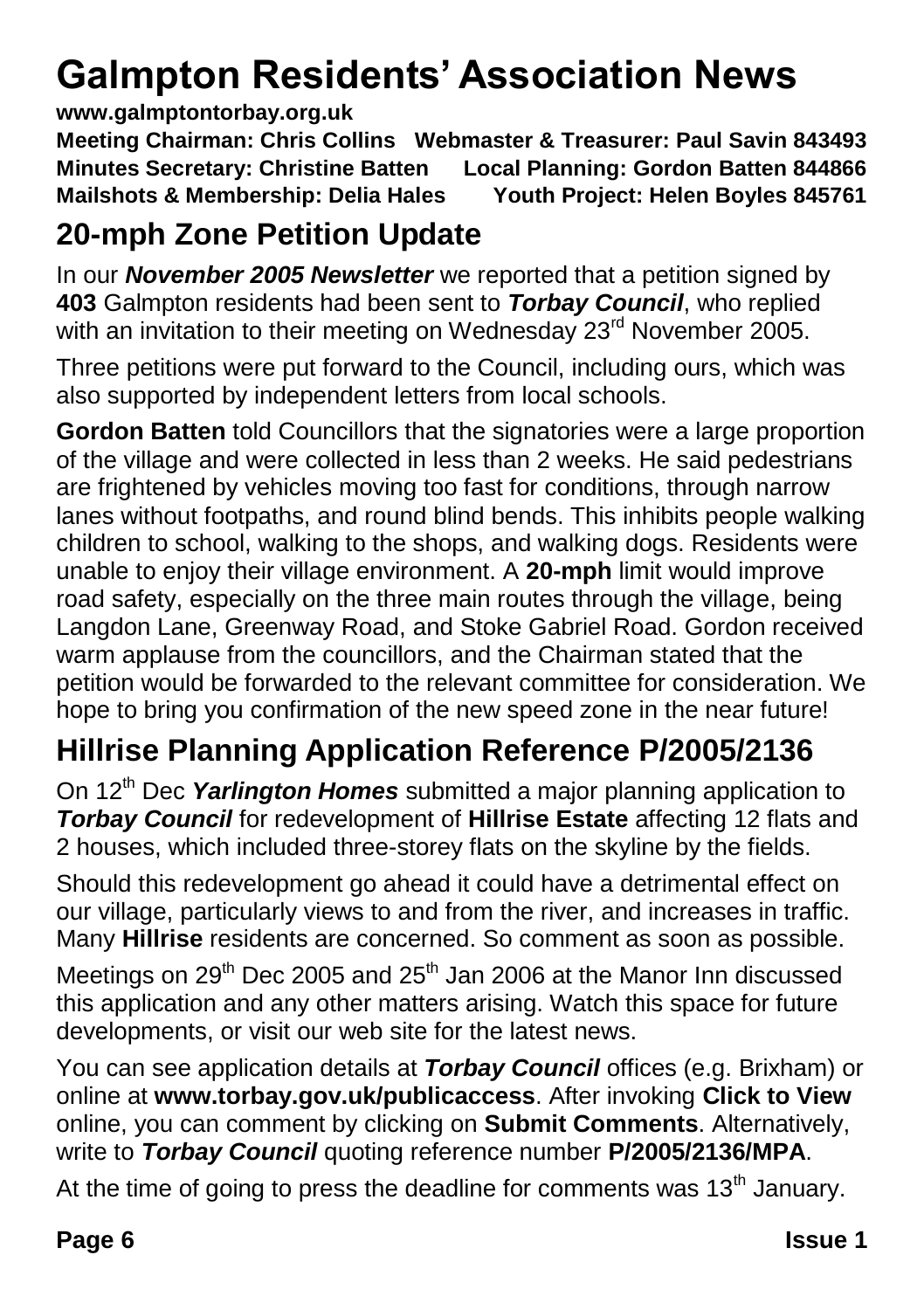## **Galmpton Community Police News**

#### **Devon & Cornwall Police www.devon-cornwall.police.uk/generalenquiries**

Welcome to *THE GAZETTE*. I would like to take this opportunity to wish the magazine every success for the future.

I believe most of you know me by now, but for those of you new to the area, I am PC Glenn Chambers, Neighbourhood Beat Manager your local bobby. I work out of Brixham Police Station, and spend as much time as I can in your area.

#### **Monthly Surgeries**

I hold a monthly surgery at *Old Chapel, The Roundings, Galmpton* by kind permission of *Galmpton Congregational Evangelical Church*. The chapel is currently under refurbishment but usable, and I am grateful to have this venue in the heart of the village.

The surgery dates and times are advertised on posters all over our area, in the *Herald Express* and on our web site. If you have any issues to bring to my attention, please come along, but there is no heating, so wrap up warm.

#### **Police Phone Numbers**

I understand some of our residents are confused and often frustrated trying to contact the police. The centralised telephone system is there to give the best possible service to you the public. On occasions the demand is very high and you find yourself in a queue. This is unfortunately unavoidable and not unlike many other large organisations.

These are the numbers you need to keep to hand. All are manned 24/7.

- **999 Emergency** (free) For life and death matters, crimes in progress, or offenders near-by. Please do not be afraid to use 999 if any of these apply.
- **08452 777 444 Devon & Cornwall General Enquiries** (local rate) For advice, or reporting a crime if 999 does not apply.
- **0800 555 111 Crime Stoppers** (Freephone) For you to leave any information regarding crime and criminals. You do NOT have to give your name.

If you wish to write then I can be contacted at the **Brixham Police Station Rea Barn Close, Brixham TQ5 9EA** open weekdays 08:30 am - 17:00 pm but closed 14:00 - 15:00 pm.

For more information please visit our website.

I hope this is of use and look forward to writing regular articles in the future.

#### **Spring 2006 Page 7**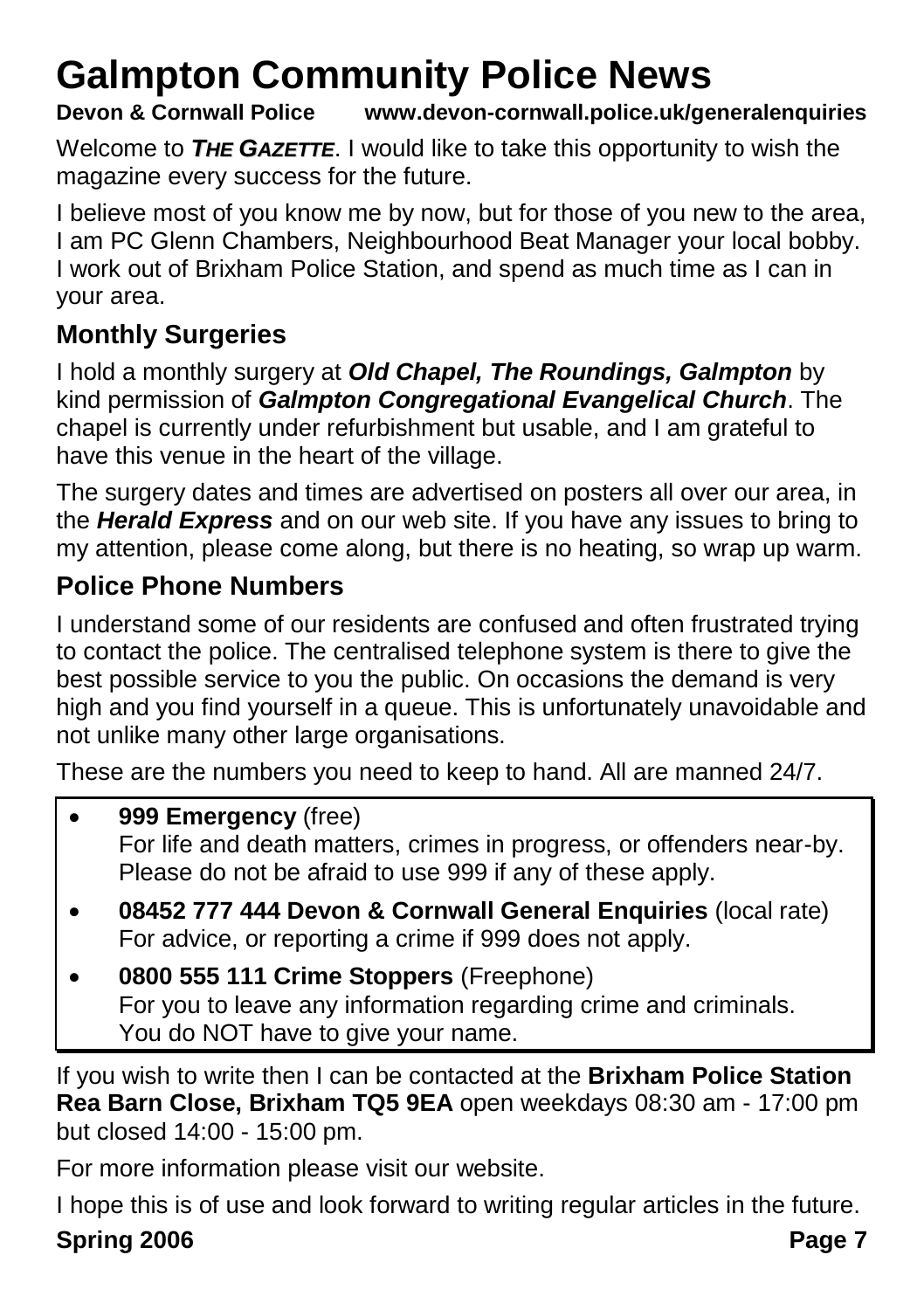## **Galleon Stores & Galmpton Post Office**

**51 Stoke Gabriel Road, Galmpton Tel: 01803 842148**

## **Refurbishment Report**

by the proprietor Gary Deare

## **Stage One**

Stage one of the improvements was completed on time in **November**, with the relocation of the **Post Office** from the back of the building, to its new position towards the front of the shop.

The **Express Post Office** located on the shop counter is also up and running, and is a convenient way of buying stamps, and withdrawing cash, if the main **Post Office** is busy.

All customers with an account at the **Nationwide** can now join those at **Barclays**, **Lloyds**, **Alliance & Leicester**, **Co-op**, and **Smile** in being able to withdraw and deposit funds for free.

## **Stage Two**

The second stage will involve removing the wall separating the old Post Office from the shop to create a larger grocery area.

This work, together with the new ceiling and lighting, should be completed by the end of **January**.

Both **Galleon Stores** and the **Post Office** will remain open during this time, and we thank you in advance for your patience during this period.

## **Stage Three**

The third stage will involve re-organising the layout of the shop to include new fridges, freezers, and grocery shelving.

The new shop will be able to double the range of products for sale with an emphasis on local produce, organic products, and fair trade goods.

We are very happy to hear from customers about what they would like to see stocked in their local shop.

## **Open Day**

We expect completion of the work by early **March**, at which time we will hold an **Open Day** to include local wine and food tasting.

This will give you all an opportunity to ask questions about the stocking of your local shop, the **Galleon Stores**, and all the new services provided by the **Galmpton Post Office**.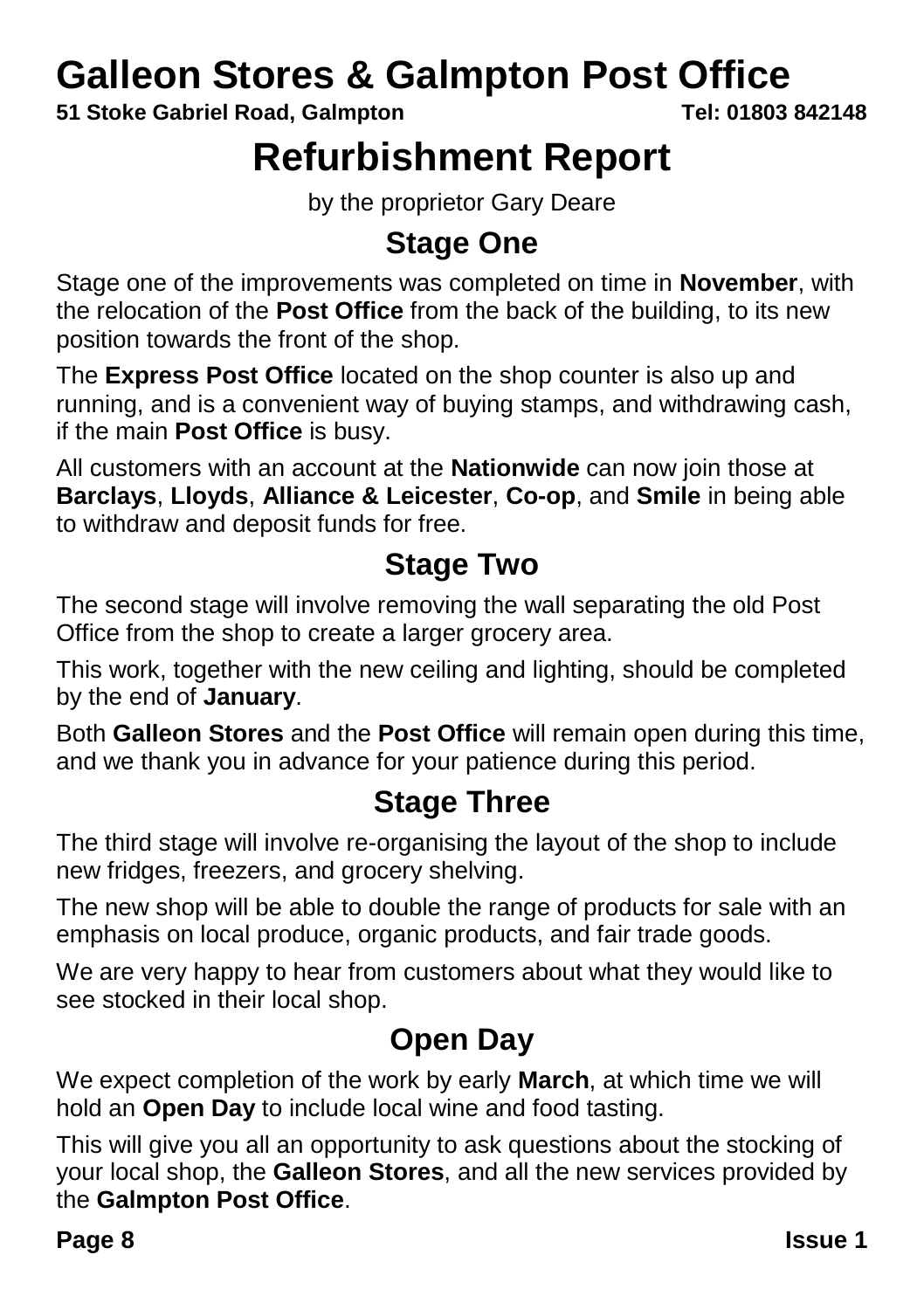## **The Manor Inn, Stoke Gabriel Road**

**Licensees: Chris Jackman & Caroline Yandle Tel: 01803 842346**

Formerly a professional yachtsman for eight years, **Chris Jackman** and his partner **Caroline Yandle** have been managing pubs for five years; starting in Cornwall and moving slowly east through Plymouth to Galmpton!

They have been running **The Manor Inn** since mid-August 2005, and despite a shaky start, when the quality and service standards were not as they should have been, these problems have now been sorted out.

#### *"Arriving just a few days before the August Bank Holiday weekend, to take over such a great food pub, proved a challenge"* says Chris.

## **Great Food**

The new kitchen team is led by '**Chaz**' the head chef, and is supported by **Michael** the sous chef, along with **Caroline**. They are working hard to return the pub to offering what it was always good at - Great Food!

**Caroline** is extremely keen to ensure the food on offer and its standard is right, so any comments would be most appreciated.

## **Great Ales**

To complement the great food, **Chris** is working very hard on the range and quality of **Real Ale** served. He has tried about twenty different beers in the short time he has been in charge of the cellar.

The beers range from old established favourites like **Green King Abbot**, and **Dartmoor Best** to newcomers such as **Hobgoblin**, **Sharps Eden**, and **Broadside**.

He is hoping to have a different guest beer every other week, with even more in the summer.

**Chris** is passionate about the **Real Ales**, and would also love any feedback from you on selection and quality.

## **Great Music**

Regular live music events are also planned. The first two performers being '**Southern Comfort**' and '**Jasper**'. They were both very well received.

Forthcoming acts include '**Nick Tilley**', '**Shady Cool**', and a return visit of '**Southern Comfort**'.

So come along to **The Manor** for some great food, great ales, and a very friendly welcome!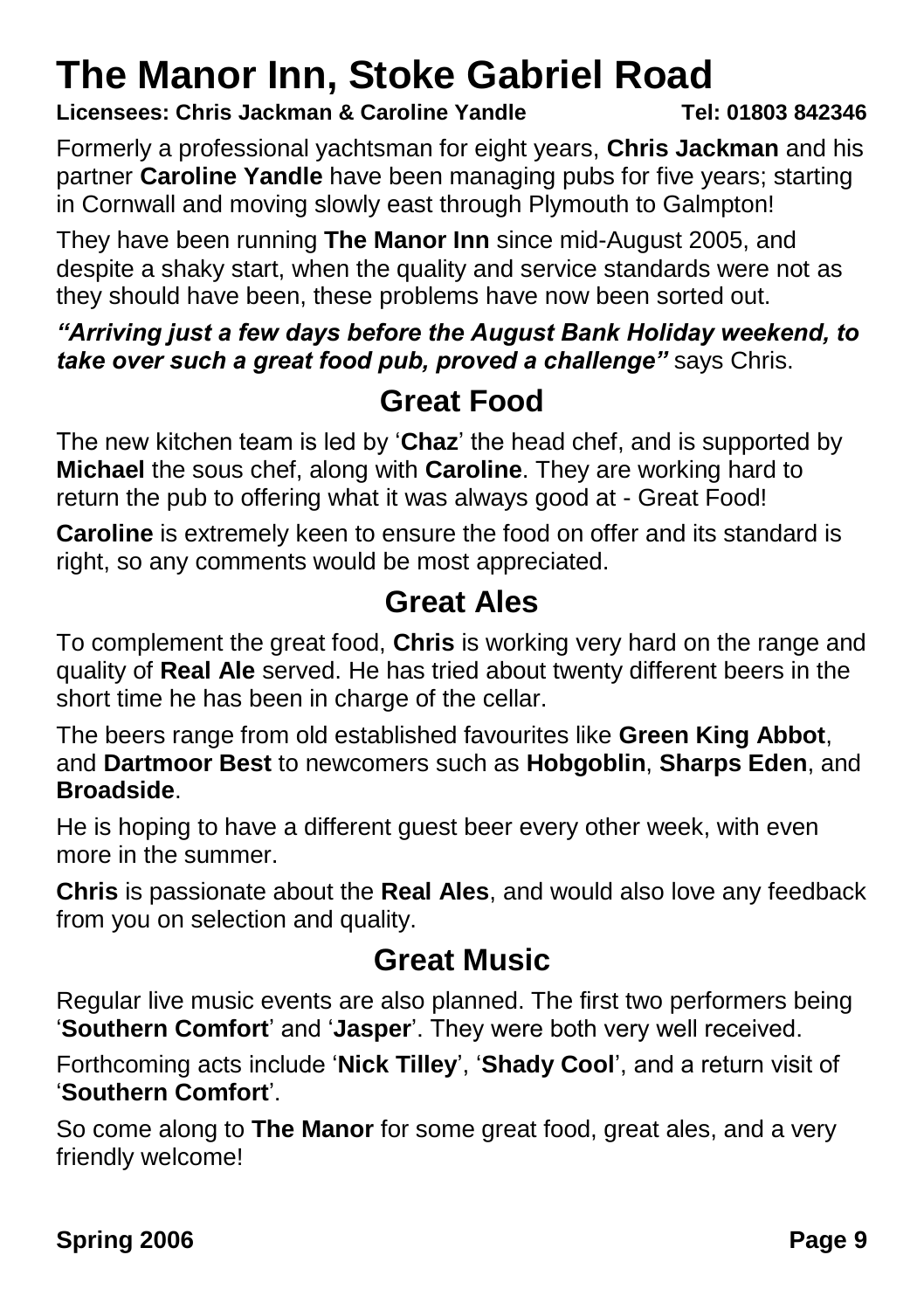## **Churston Golf Club**

#### **www.churstongolf.com Tel: 01803 842751**

My name is **Simon Bawden** and I am the manager of *Churston Golf Club*. I would like to thank the Editor, for giving us, along with other organisations, an opportunity to tell the local community a little bit about ourselves.

First of all, may I say that I think this new *GAZETTE* is a great idea, and on behalf of the *Golf Club* wish it every success.

## *Our club membership*

In total, our Club has just over **1000** members, who mainly live in the **Brixham**, **Churston**, **Galmpton** and **Paignton** areas. Over a quarter of our total membership are local residents, who do not play golf, but just wish to enjoy the social events that the Club puts on, or utilise the Clubhouse bar and restaurant facilities, or perhaps play some hands of bridge.

On a different tack, we are always trying to encourage the youngsters in our community to learn to play golf, and since joining the Club, as our Professional in 2004, **Rob Butterworth**, and his assistant **Sam Stephens**, have introduced a development programme that has become very popular.

The lessons take place throughout the year on Saturday afternoons, and it is a delight to see so many children (some as young as 6 years of age) enjoying themselves learning how to hit a golf ball. Incidentally, **Rob**, our Professional, was born locally, and as a junior also learnt to play golf here at *Churston*.

## *Charity fund raising success*

Another aspect of the Club's activities, of which few people are perhaps aware, are the significant efforts put in each year by the **Club Captain** and the **Ladies Captain**, and other groups of members, to raise funds for local and national charities. In 2005 alone, the following charities benefited from these endeavours, Torbay Endoscopy Unit £2,434, Wooden Spoon £800, British Heart Foundation £2,500, Roy Castle Lung Cancer Appeal £3,000, plus other charitable events that were held at the Golf Club by other clubs and organisations.

We have had a very busy Christmas and New Year period, with our staff working long hours, and I would just like to thank them for their commitment during this time. We would like to wish special good luck to **Joyce** & **Brian**, who are looking forward to moving to *Lanzarote* very soon.

Finally, on behalf of the Directors and Staff of the Club, may I wish you all a happy and peaceful New Year.

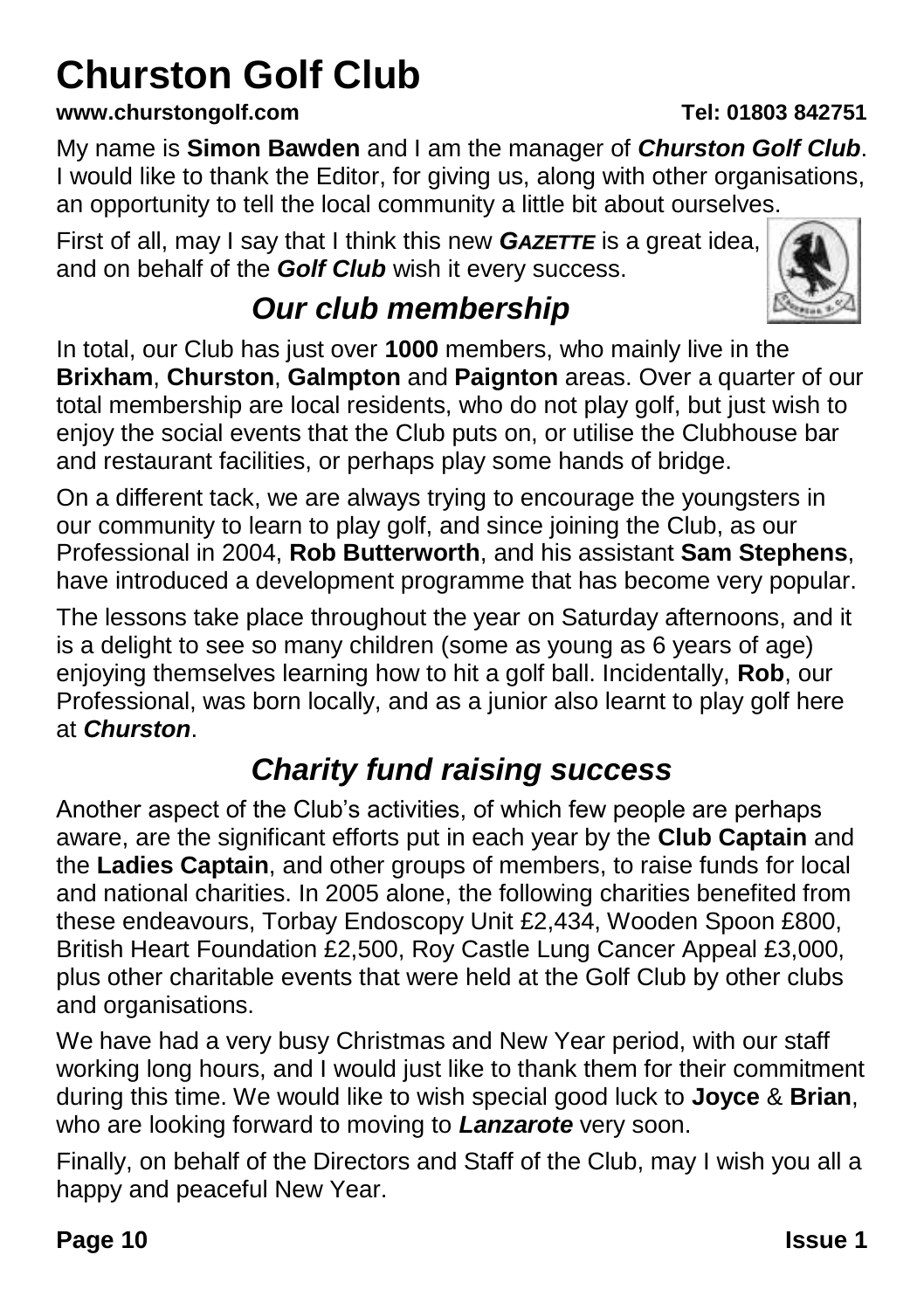## **Organisation Directory**

Many of these details can also be found at **www.galmptontorbay.org.uk Organisation Contact Telephone (01803)** Broadsands & Elberry Residents' Association Secretary: Joan Blake 843423 Churston, Galmpton & Kingswear Scouts Leader: Paul Delaney 752866 Churston & Galmpton Ladies Club Chairman: Rose Abbott 843719 Churston Ferrers Grammar School & PTA School Reception 842289 Churston Pavilion Puppy & Dog Training Classes Trainer: Sara Davies 859634 Churston Pavilion War Memorial Playing Field Trust Manager: Sue Foot 842289 Churston with Brixham Flower Club Secretary: Ann Dodd 882573 Churston with Galmpton Ward Conservative Councillor: Derek A Mills 843412 Churston with Galmpton Ward Liberal Dem Councillor: Dave Browne 842246 Friends of Compass House Medical Centre Contact: Margaret Rogers 843425 Galmpton & Churston Local History Group Chairman: John Risdon 844102 Galmpton & Churston Tennis Club **Changel Container**: Trevor Field 845422 Galmpton & Churston Women's Institute Secretary: Sheila Gurnhill 844690 Galmpton & Churston W.I. Circle Dance Contact: Avice Taft 842518 Galmpton Barn Hall Art Classes **Brixham Community College 853302** Galmpton Barn Hall Art Group Contact: Diane Richards 842738 Galmpton Barn Hall Yoga Classes Teacher: Marion Humble 295563 Galmpton C of E Primary School & PTA School Reception 842628 Galmpton Community Police PC4383 Glenn Chambers 08452 777444 Galmpton Congregational Evangelical Church 523218 / 664059 / 852648 / 843446 Galmpton Falconry Course **Falconer: Paul Hill 316302** Galmpton Floral Day Committee Co-ordinator: Jill Memery 844103 Galmpton Gooseberry Pie Fair Committee Chairman: Martin Ridge 844927 Galmpton Move to Music (Keep Fit Club) Brixham Community College 853302 Galmpton Neighbourhood Watch Schemes Co-ordinator Office 841425 Galmpton Parent & Toddler Group Croston 845525 Galmpton Pre-School Ltd Village Hall 845547 / June Symes 842121 Galmpton Residents' Association Webmaster & Treasurer: Paul Savin 843493 Galmpton Snooker Club Chairman: Stan Bentley 842775 Galmpton Traditional & Swing Jazz Group Leader: Phil Luffman 526902 Galmpton United Football Club **Club Community** Organiser: Stewart Hallam 845651 Galmpton Village Institute Chairman: John Risdon 844102 Galmpton West Country Embroiderers Group Rep: Ann Simpson 782576 Galmpton Whist Drives Club **Calmet Concerned Accord Concerned Accord Concerned Accord Concerned Accord Concerned A** Galmpton Youth Project **Commission Constructs** Organiser: Helen Boyles 845761 Kingswear Life Newsletter Summer Editor: Chris Ryan 752837 St Mary the Virgin C of E Church, Churston Churchwarden: Bob Bowling 850469 The Barn Chapel of the Good Shepherd Churchwarden: Bob Bowling 850469

#### **Spring 2006 Page 11**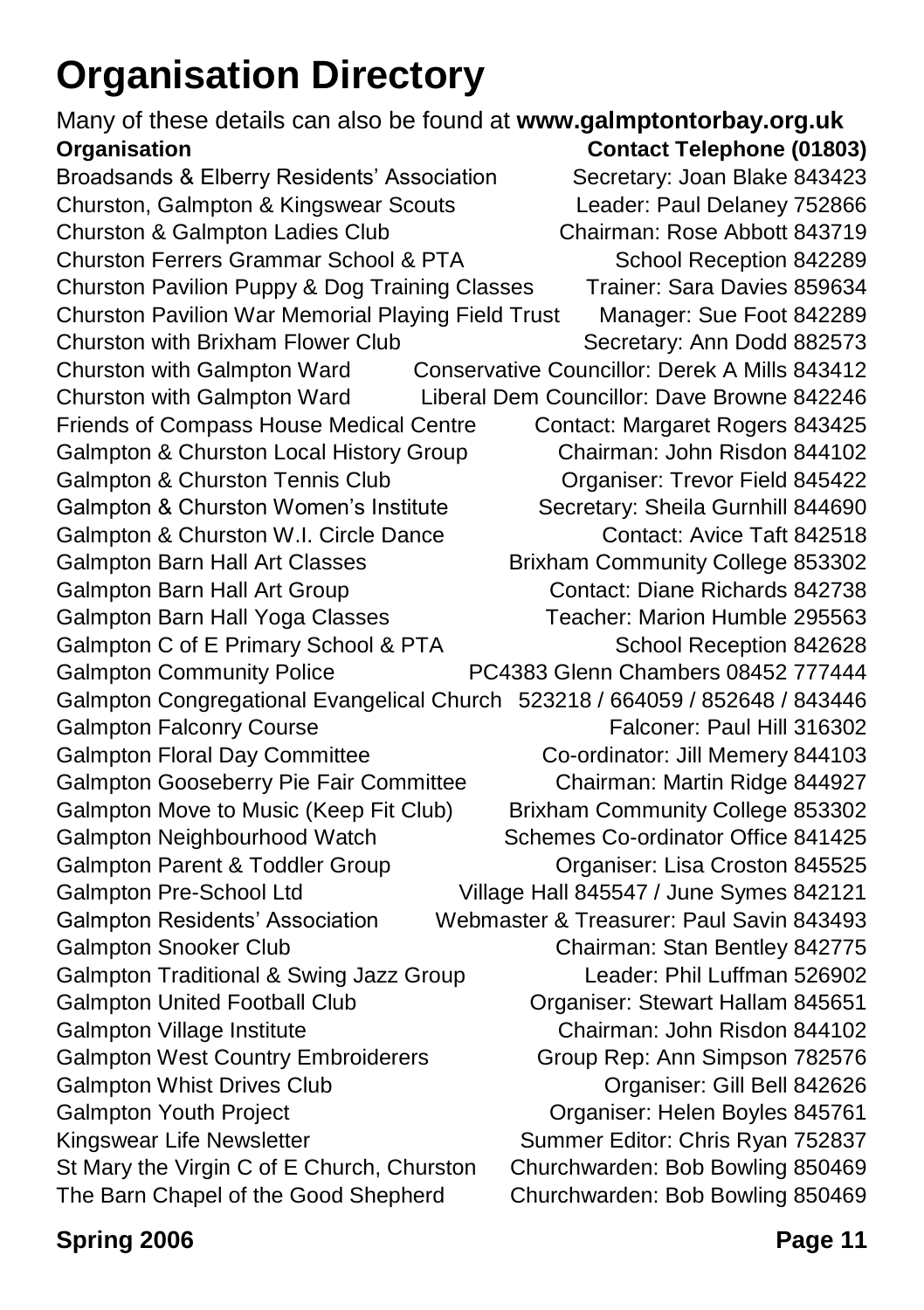## **Diary Dates**

|                                            |                       | VH = Village Institute Hall<br><b>BH</b> = Barn Chapel Hall                     |  |
|--------------------------------------------|-----------------------|---------------------------------------------------------------------------------|--|
|                                            | January               |                                                                                 |  |
| 25                                         |                       | 7:30 pm Manor Inn - Galmpton Residents' Association committee meeting           |  |
|                                            |                       | 7:30 pm VH Galmpton Village Institute committee meeting                         |  |
| 26                                         |                       | 7:00 pm VH Maritime History of Torbay by John Risdon 844102 fee £20             |  |
| 27                                         |                       | 7:30 pm VH Local History Group The River Exe by Mike Perriam                    |  |
|                                            | <b>February</b>       |                                                                                 |  |
| 1                                          |                       | 7:15 pm VH Women's Inst. My Life as a Torbay Pilot by Cap'n Bob Curtis          |  |
| 2                                          |                       | 7:00 pm VH Maritime History of Torbay part 2 (see January 26 above)             |  |
| 4                                          |                       | 2:00 pm VH Women's Institute Jumble Sale and Raffle - all are welcome           |  |
| 10                                         |                       | 7:00 pm VH Refreshments prior to an illustrated talk given by John Risdon       |  |
|                                            |                       | The Good Old Days fee £4 in aid of Village Institute (see Page 5)               |  |
|                                            |                       | 15 10:00 am BH Coffee morning in aid of Church Redecoration Fund                |  |
| 16                                         |                       | 7:00 pm VH Maritime History of Torbay part 3 (see January 26 above)             |  |
| 16                                         |                       | 7:30 pm BH Ladies Club AGM and Dinner                                           |  |
| 17                                         |                       | 2 - 4 pm Old Chapel, The Roundings - Community Police Surgery                   |  |
|                                            |                       | 26 12:30 pm 10 Broadsands Rd - B & E R A Social Group, Neighbours Lunch         |  |
|                                            |                       | new residents welcome, phone Vicki Sheen for details on 842822                  |  |
|                                            | <b>March</b>          |                                                                                 |  |
| 1                                          |                       | 7:15 pm VH Women's Inst. Further Dark Deeds in Devon by Janet Downer            |  |
| 2                                          |                       | 7:00 pm VH Maritime History of Torbay part 4 (see January 26 above)             |  |
|                                            |                       | 15 10:00 am BH St Mary's coffee morning in aid of a local charity               |  |
| 15                                         |                       | 4 - 6 pm Old Chapel, The Roundings - Community Police Surgery                   |  |
| 15                                         |                       | 7:30 pm VH Galmpton Village Institute AGM - everyone is welcome                 |  |
| 16                                         |                       | 7:30 pm BH Ladies Club Travels of a Happy Gardener by Harry Colclough           |  |
| 31                                         |                       | 7:30 pm VH Local History Group AGM and Agatha Christie by John Risdon           |  |
| April                                      |                       |                                                                                 |  |
| 5.                                         |                       | 7:15 pm VH Women's Inst. My Life as a Farmer by Lori Reich of Shute Farm        |  |
|                                            |                       | 139 - 11 am Old Chapel, The Roundings - Community Police Surgery                |  |
| St Mary the Virgin C of E Church, Churston |                       |                                                                                 |  |
|                                            | <b>Sung Eucharist</b> | $1^{st}$ , $3^{rd}$ Sun 9:30 am and $2^{nd}$ , $4^{th}$ , $5^{th}$ Sun 11:00 am |  |
| The Barn Chapel, Greenway Road             |                       |                                                                                 |  |
|                                            | <b>Said Eucharist</b> | Sunday 8:00 am and Thursday 10:00 am                                            |  |
|                                            | <b>Evensong</b>       | 1 <sup>st</sup> Sunday of month 4:00 pm                                         |  |

#### **Galmpton Congregational Evangelical Church**

**Flavel Chapel Sunday Worship 11:00 am and 6:30 pm** 

#### **Page 12 Issue 1**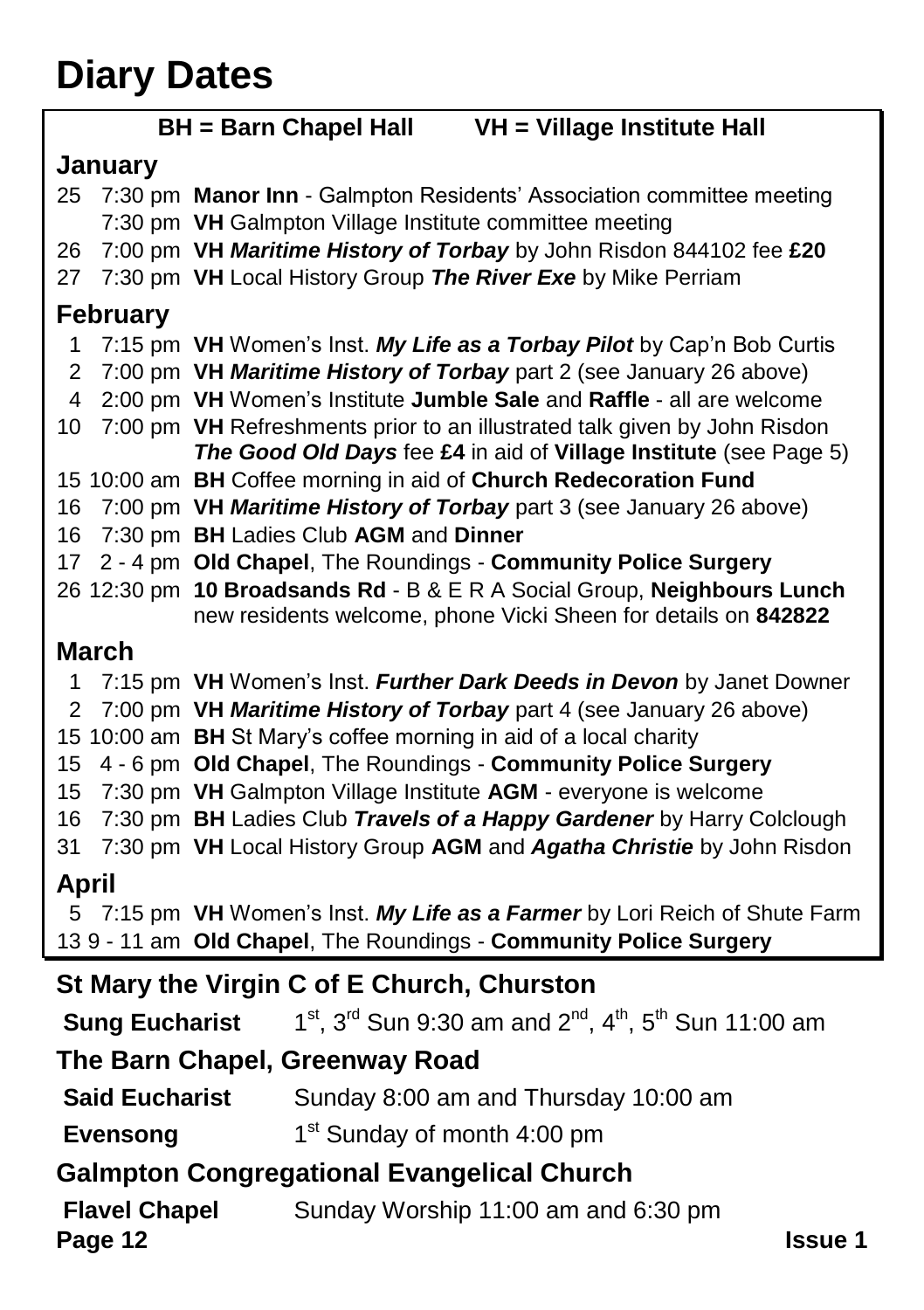## **Regular Amenities**

See the **Organisation Directory** on Page 11 for contact telephone details.

**Village Institute Hall Bookings: Babs Renwick 843364**

|                          | <b>Trad &amp; Swing Jazz</b> Alternate Mondays 7:30 pm                  |  |  |
|--------------------------|-------------------------------------------------------------------------|--|--|
| <b>Whist Drives Club</b> | Tuesdays & Saturdays 7:30 pm                                            |  |  |
| <b>Move to Music</b>     | Term-time Wednesdays 9:30 am & 10:45 am                                 |  |  |
| <b>Women's Institute</b> | 1 <sup>st</sup> Wednesday of month 7:15 pm                              |  |  |
| <b>Flower Club</b>       | $2nd$ Wednesday of month 7:00 pm                                        |  |  |
| <b>Falconry Course</b>   | Thursdays 7:00 pm (10-week course £50)                                  |  |  |
| <b>Pre-School Ltd</b>    | Mon, Tues, Thur, Fri 9:15 - 11:45 am<br>Tues, Wed, Thur 12:45 - 3:15 pm |  |  |

## **Barn Chapel Hall Bookings: Lynn Milner 843677**

| <b>Stars Group</b>                 | Mondays 3:45 pm - 4:45 pm                                                                                        |
|------------------------------------|------------------------------------------------------------------------------------------------------------------|
| <b>Yoga Classes</b>                | Mondays 6:30 pm and 8:00 pm (all abilities)                                                                      |
| <b>Art Group</b>                   | $1st$ , $3rd$ , $4th$ Tues of month 9:15 am <i>(fully subscribed)</i>                                            |
| <b>Embroidery Group</b>            | $2nd$ Tuesday of month 10:00 am - 12-noon                                                                        |
| <b>Parent &amp; Toddler</b>        | Wednesday & Friday mornings                                                                                      |
| <b>Ladies Club</b>                 | 3 <sup>rd</sup> Thursday of month 7:30 pm (visitors 50p)                                                         |
| <b>W.I. Circle Dance</b>           | Fridays 7:30 pm - 9:30 pm (entrance £2)                                                                          |
| <b>Churston Pavilion</b>           | <b>War Memorial Playing Field</b>                                                                                |
|                                    | Puppy/Dog Training Term-time Tuesday evenings (6-week courses)                                                   |
| <b>Churston Golf Club</b>          | Dartmouth Road: 842751                                                                                           |
|                                    | <b>Bridge Section</b> Thursdays 7:30 pm (Golf Club social members only)                                          |
|                                    | <b>Churston Ferrers Grammar Greenway Road: 842289</b>                                                            |
|                                    | Sport Fitness Suite Mon - Fri 6:00 - 10:00 pm Mr. Bright 07854 091182                                            |
|                                    | Set 2-Course Lunch Wed & Fri 12-noon - 1:00 pm £3.50 phone 842289                                                |
| <b>Churston Library</b>            | <b>Churston Broadway: 843757</b>                                                                                 |
|                                    | Monday & Thursday Tuesday & Friday Wednesday & Saturday<br>9:30 am - 7:00 pm 9:30 am - 5:00 pm 9:30 am - 1:00 pm |
|                                    | <b>Compass House Medical Centre Langdon Lane: 842284</b>                                                         |
| <b>Surgery Open</b><br>Spring 2006 | Monday - Friday 8:30 am - 1:00 pm & 2:00 - 5:00 pm<br>Page 13                                                    |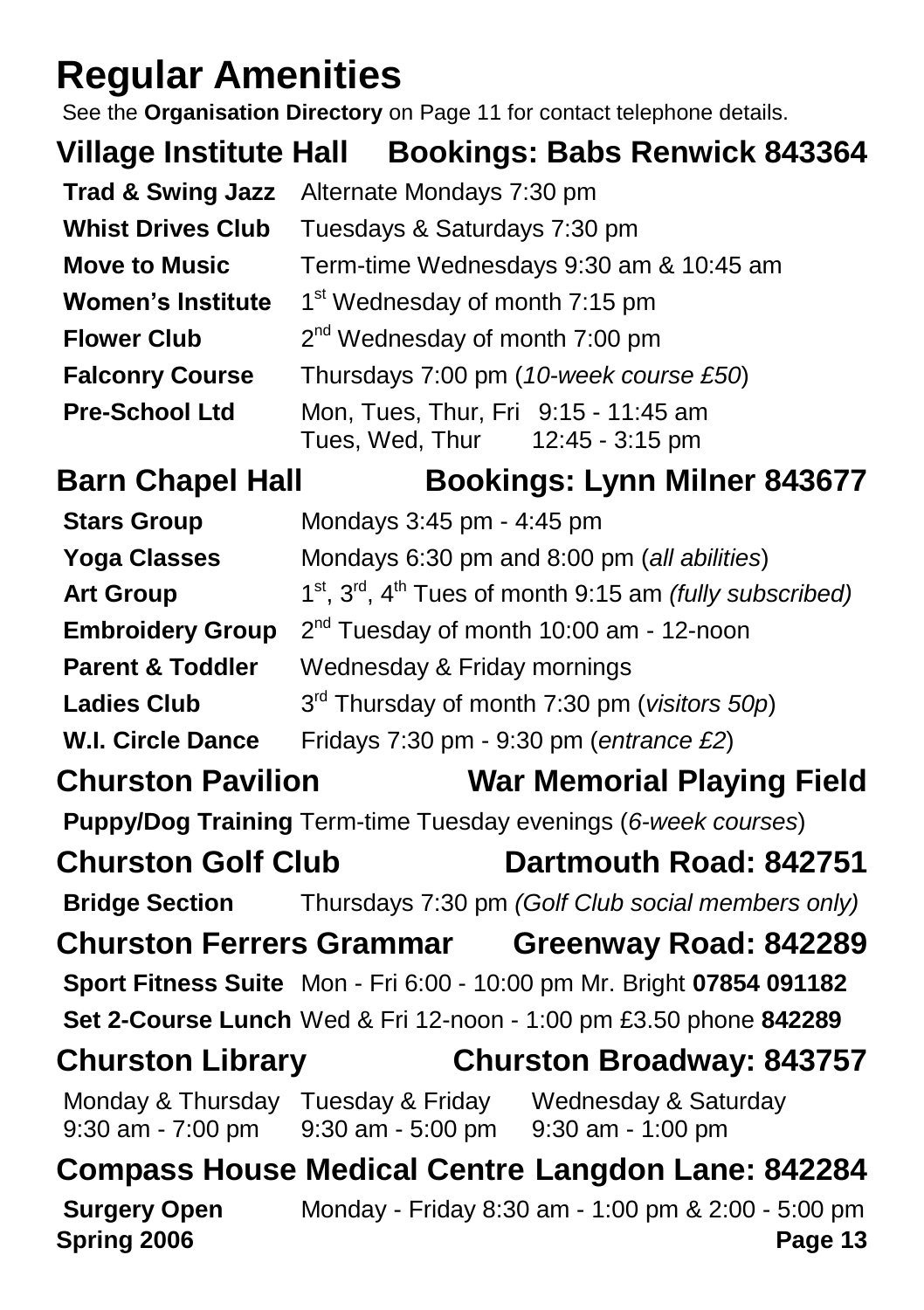## **Galmpton Pre-School Ltd**

**Registered Charity: 1104582 Village Institute Hall: 845547 www.gps-torbay.org June Symes: 842121**

Written by David Edey

We are a thriving, happy and successful pre-school, for children aged from 2½ to 5 years, operating from the *Village Institute Hall*. We have been a focal point of the village life for many years, with the vast majority of the children moving on to *Galmpton Primary School*. We run the same term times as the Primary School, to try to offer a service that fits in with parents' busy lives.

We provide a fun, friendly and safe environment for children to learn through imaginative play, and to develop early friendships. The children experience a huge range of craft activities, including painting, cooking and building, whilst at the same time having free play and stories.

## **First Rate Accreditation**

The way the Pre-School is run has changed considerably over the past few years, as a result of Government funding for pre-school education. We are now inspected by *OFSTED*, and our reports have been first rate. We were also the first pre-school in Torbay to earn Accreditation status by our national governing body, the *Pre-School Learning Alliance*. This is a testament to our dedicated and highly trained staff, who are the life and soul of the Pre-School.

We offer a very warm welcome to prospective new children, and if you or anyone you know of, is interested in finding out more about us, please come along and visit us at the *Village Institute Hall*. Alternatively, visit our web site at **www.gps-torbay.org** or call **June Symes** on **842121**, who will be happy to give you further information.

| <b>Opening Times</b>                                                                              |                   |           |                   |  |  |
|---------------------------------------------------------------------------------------------------|-------------------|-----------|-------------------|--|--|
| We are open term-time weekdays as scheduled below.                                                |                   |           |                   |  |  |
| Monday                                                                                            | $9:15 - 11:45$ am |           |                   |  |  |
| Tuesday                                                                                           | $9:15 - 11:45$ am | Lunchtime | 12:45 - 3:15 pm   |  |  |
| Wednesday                                                                                         |                   |           | 12:45 - 3:15 pm   |  |  |
| Thursday                                                                                          | $9:15 - 11:45$ am | Lunchtime | $12:45 - 3:15$ pm |  |  |
| Friday                                                                                            | $9:15 - 11:45$ am |           |                   |  |  |
| <b>Lunchtime</b> cover enables children who attend Pre-School all day to bring a<br>packed lunch. |                   |           |                   |  |  |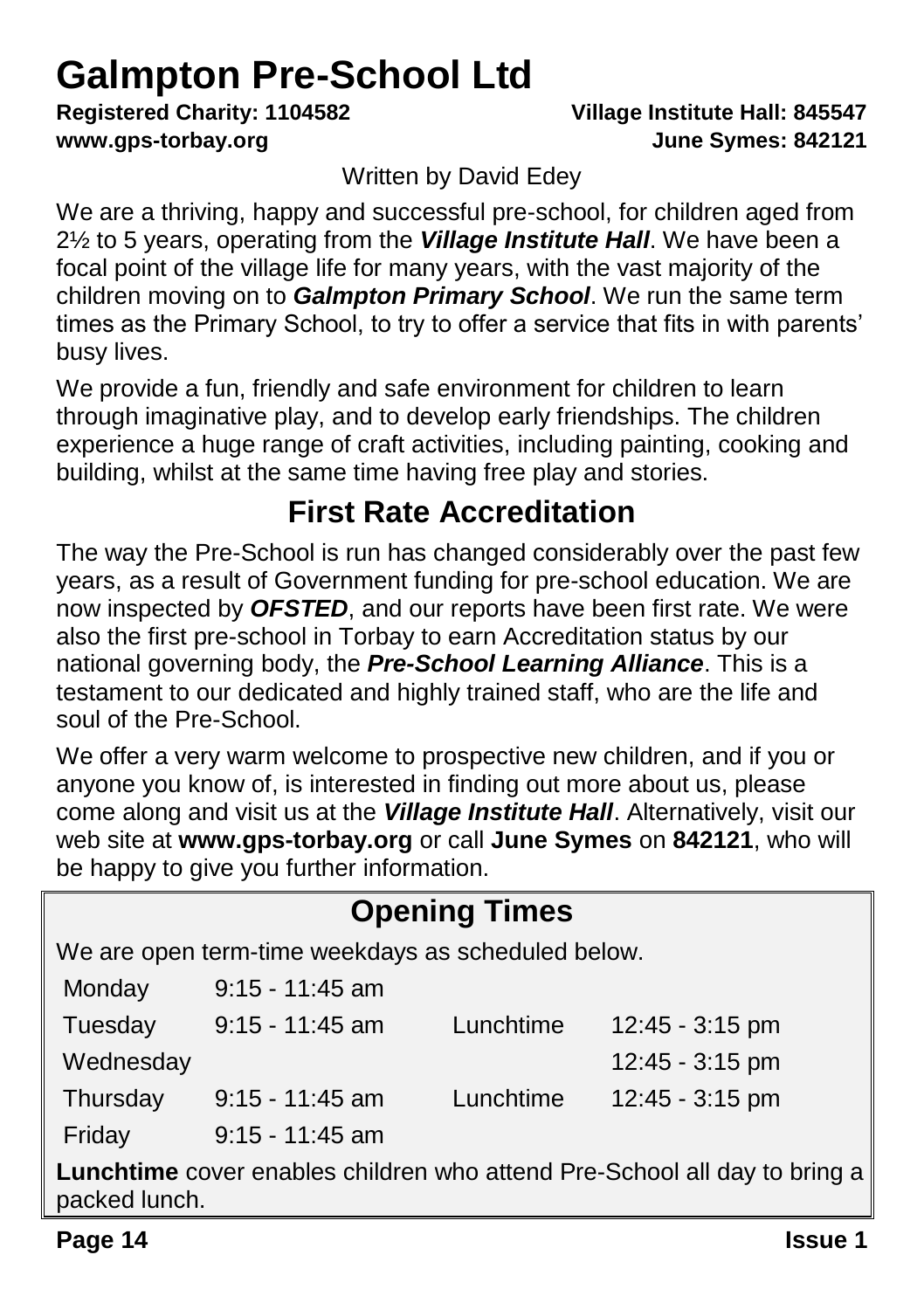## **Churston, Galmpton & Kingswear Scouts**

**Scout Leader: Paul Delaney Tel: 01803 752866**



Report written by Abbie:

Life with the **13th Torbay Scouts** is fun, challenging, rewarding, and there are many opportunities to do different activities. I joined just under a year ago and would like to tell you about some of the things I have experienced and achieved during that time.

I have been on two night hikes. One was from **Noss** to **Galmpton**, with a normally easy to ford stream that had turned into a raging torrent. (We still managed to cross though, being Scouts!) We arrived home with just about wet everything, but we didn't mind. Earlier in the year we felled some trees at **Coleton Fishacre**. This was to help make way for a new woodland path.

**September** of course meant that **Galmpton Floral Day** was now upon us. We volunteered to help serve tea and coffee in the **Barn Hall**. Helped by Beryl Tate, three of us managed to serve all the customers. Later on, the **Harvest Supper** was held in the **Village Hall**, and was also prepared by Scouts, which all the guests appeared to enjoy!

As a result of this we received a donation! This was a great surprise, and we appreciate it! **THANK YOU!!!**

In **November** we made four salads with Beryl Tate. They were so good that they tempted even those reluctant to eat their greens. Thank you Beryl for showing us these delicious salads.

In the **Autumn** we learnt how to fence. An instructor taught us how to fence safely, over a period of six weeks. We were training for our **Master-of-arms Badge**, which includes anything from fencing to archery. Some Scouts even managed to get **British Fencing Grade One**.

In **December** we made natural Christmas wreaths in just one hour! Using a wire base, we wrapped holly and conifers around, and poked berries in. They looked fantastic, and I think any parent could only be impressed!

We regularly use **Barn Hall** to practice navigation skills and route planning. The annual **Scout Carol Service** was held there, and the annual meeting.

| The meetings are often in the Barn Hall but sometimes at other venues: |                                   |                 |                           |
|------------------------------------------------------------------------|-----------------------------------|-----------------|---------------------------|
|                                                                        | <b>Beaver Scouts 6 to 8 years</b> |                 | $5:00 - 6:15$ pm          |
| <b>Cub Scouts</b>                                                      | 8 to 10 $\frac{1}{2}$ years       | <b>Tuesdays</b> | $6:30 - 8:00$ pm          |
| <b>Scouts</b>                                                          | $10\frac{1}{2}$ to 14 years       |                 | Wednesdays 7:00 - 9:00 pm |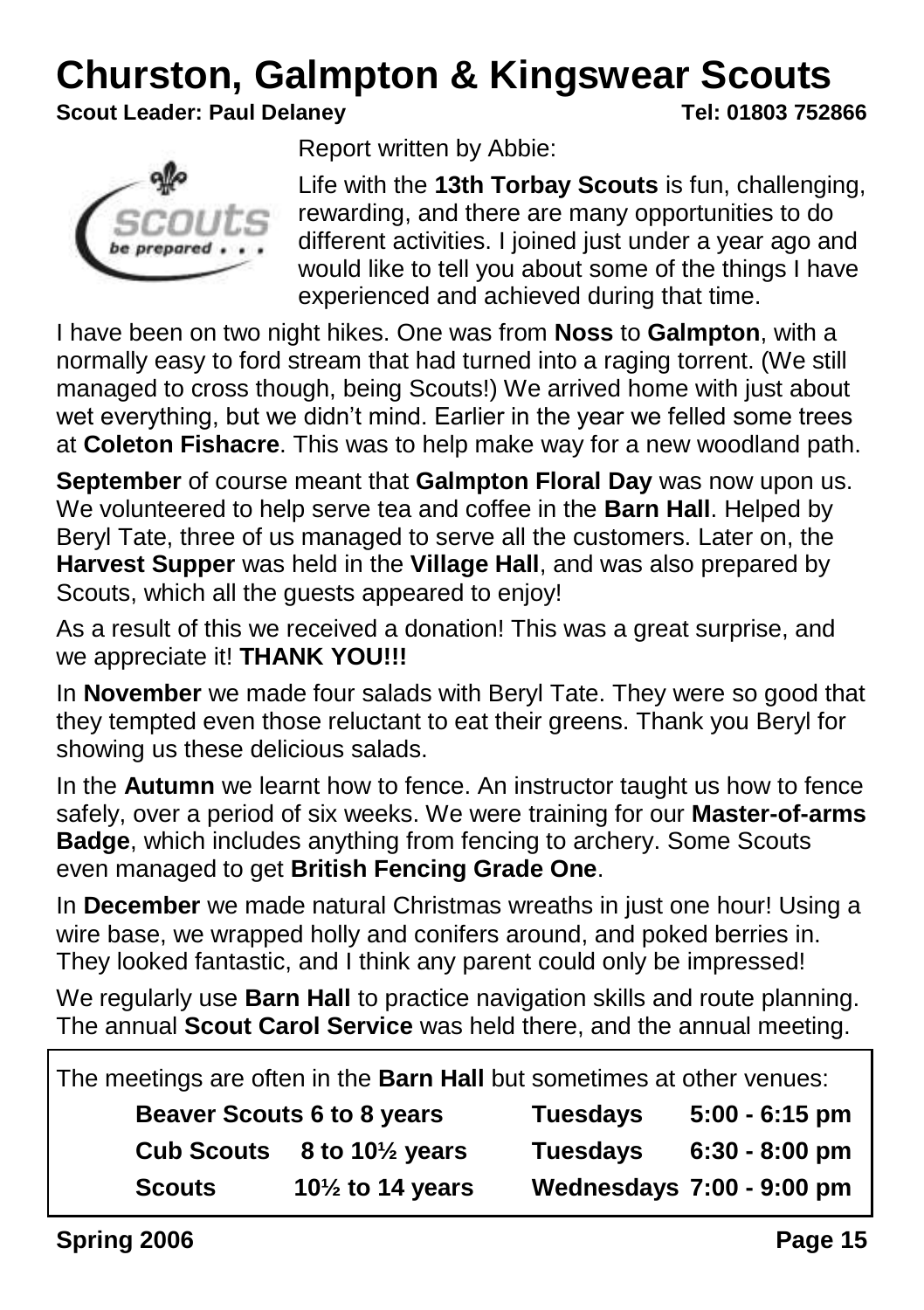## **Parish of St Mary the Virgin Churston Ferrers**

**From Bob Bowling, Churchwarden Tel: 01803 850469**

#### **The new vicarage awaits a new vicar**

As most people will already know, we are currently without a vicar at Churston following the retirement of **David Lambert**. The Parochial Church Councils of Churston and Kingswear are now working to find a new vicar.

This process may seem slow, given that David retired in October, but there are good reasons for this. The vicarage in Galmpton was sold a few years ago, and the Diocese looked long and hard to find another. The new vicarage on Warborough Road has now had all its building work completed, and we are now able to advertise for a vicar.

As in all appointments of this nature, it takes time, and even when a new person is appointed a period of notice needs to be served, so it may be some months yet before the house has a new occupant. I will however keep the parish informed of the progress.

#### **Christmas services well attended**

In the meantime, the work of the parish continues. Christmas services were well attended, especially the crib service on Christmas Eve, when the church was packed with families beginning their Christmas celebrations.

We are very grateful to the clergy and lay readers from Brixham who are ensuring that all our services run as normal throughout the vacancy period.

#### **Stars Group running on Mondays**

I am particularly pleased that the **Stars Group** is running as before in the **Barn Hall** after school on **Mondays**, between 3:45 and 4:45 pm. Our new leaders are settling in nicely, and the numbers attending are increasing.

If any child would like to attend, they would be most welcome.

#### **Barn Hall social events planned**

We have a number of social events planned for the **Barn Hall** over the next few months. These include a quiz night, which will be held around Shrove Tuesday, and some coffee mornings to raise money for village charities.

These events will be advertised around the village, and we will be very happy to see you there.

See the **Diary Dates** on Page 12 for details.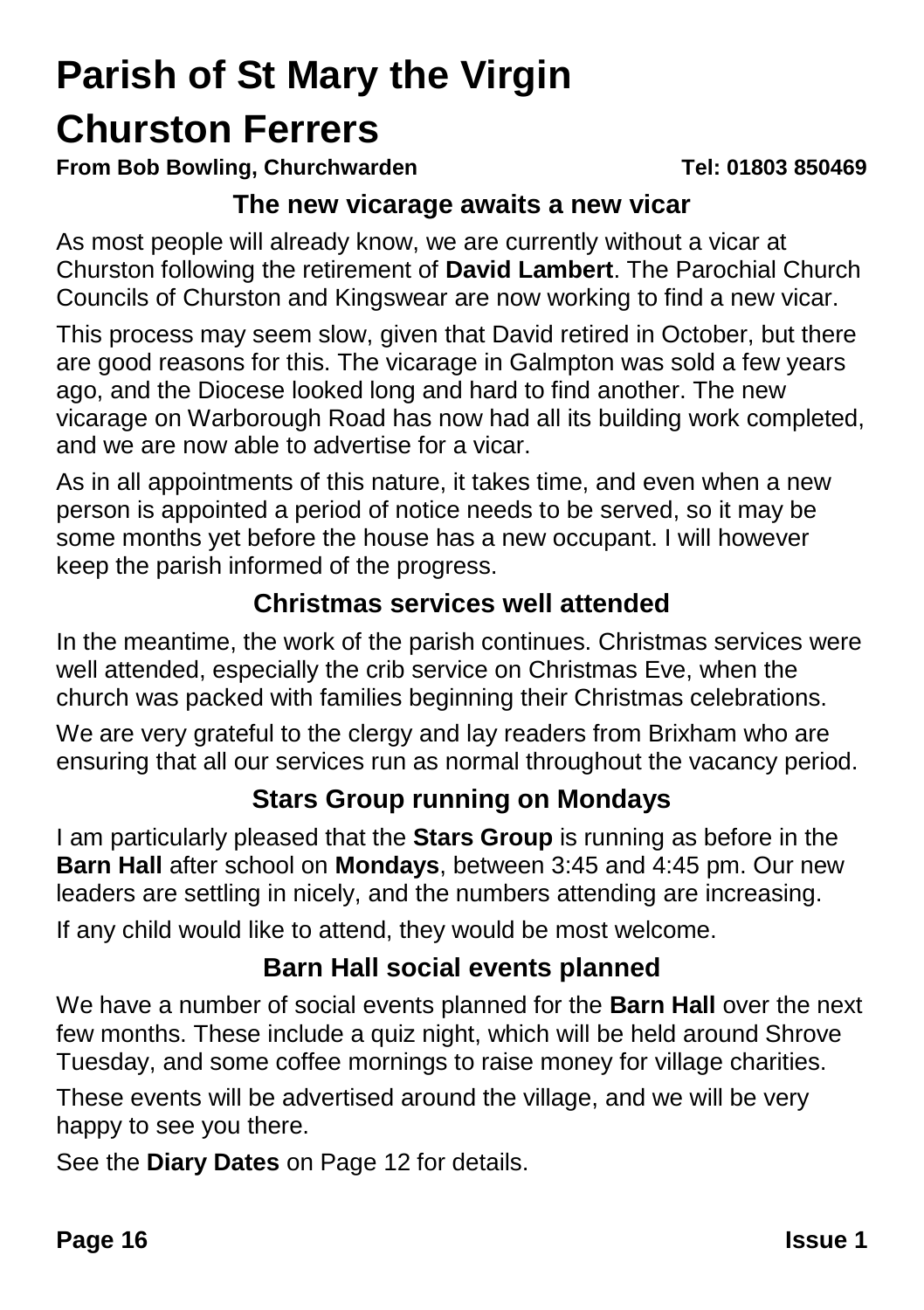# **Galmpton & Churston Women's Institute**<br>Written by: Rosemary Witt Witt Wittewww.womens-institute.org.uk/de

**Written by: Rosemary Witt www.womens-institute.org.uk/devon President: Anne Griffin 843081 Secretary: Sheila Gurnhill 844690 Treasurer: Rosemary Witt 844898 Circle Dance: Avice Taft 842518**



Welcome to the first article about *Galmpton & Churston W.I.* to appear in the new *GAZETTE* for the village.

I thought I would start by giving a brief history of the *Women's Institute* in the Galmpton area.

#### **Afternoon Group**

In about 1925 an *Afternoon Group* of the *Women's Institute* was started in the village. I do not know how many attended the first meeting but minutes – which sadly have now been handed to County House in Exeter – showed about 30 members soon afterwards.

In the 1960s this W.I. was bulging at the seams, and it started a waiting list. A younger element decided to meet in the evening instead and thus formed the present day *Galmpton and Churston (Evening) W.I.* There are still several founder members alive and three of them are attending meetings regularly. These are Mrs Pat Bye, Mrs Eileen Simpson and Mrs Avice Taft.

Sadly in the 1980s to 1990s the *Afternoon Group* declined rapidly, and eventually was forced to close down – and now, would you believe it, the *Evening Group* has a waiting list.

#### **Evening Group**

Our meeting in December was a lively Christmas party, and including a few guests from other W.I.s, there were 73 people present. Judith & Roy Perrin entertained us all with keyboard and songs, and members Jill Burton and Rosemary Witt read poems, while Joyce Koch sang along with Judith. The W.I. Choir, led by Helen Tregaskes, sang songs and carols, and Helen also did a couple of lovely solos. One of the carols had been written by member Deanna Duggan.

We meet on the first Wednesday every month at 7:15 pm in the Galmpton Village Institute Hall. Visitors are always welcome, but the waiting list has to be sorted out!

At the last meeting on  $4<sup>th</sup>$  January, Kevin Pyne, a poet from Dartmouth, was our speaker. Our next meeting on 1<sup>st</sup> February has Bob Curtis speaking about his life as a Torbay pilot. See **Diary Dates** on Page 12 for details.

Then on **Saturday 4th February** we are holding a **Jumble Sale** and **Raffle** at 2:00 pm in the **Village Hall**, and all are welcome.

**Spring 2006 Page 17**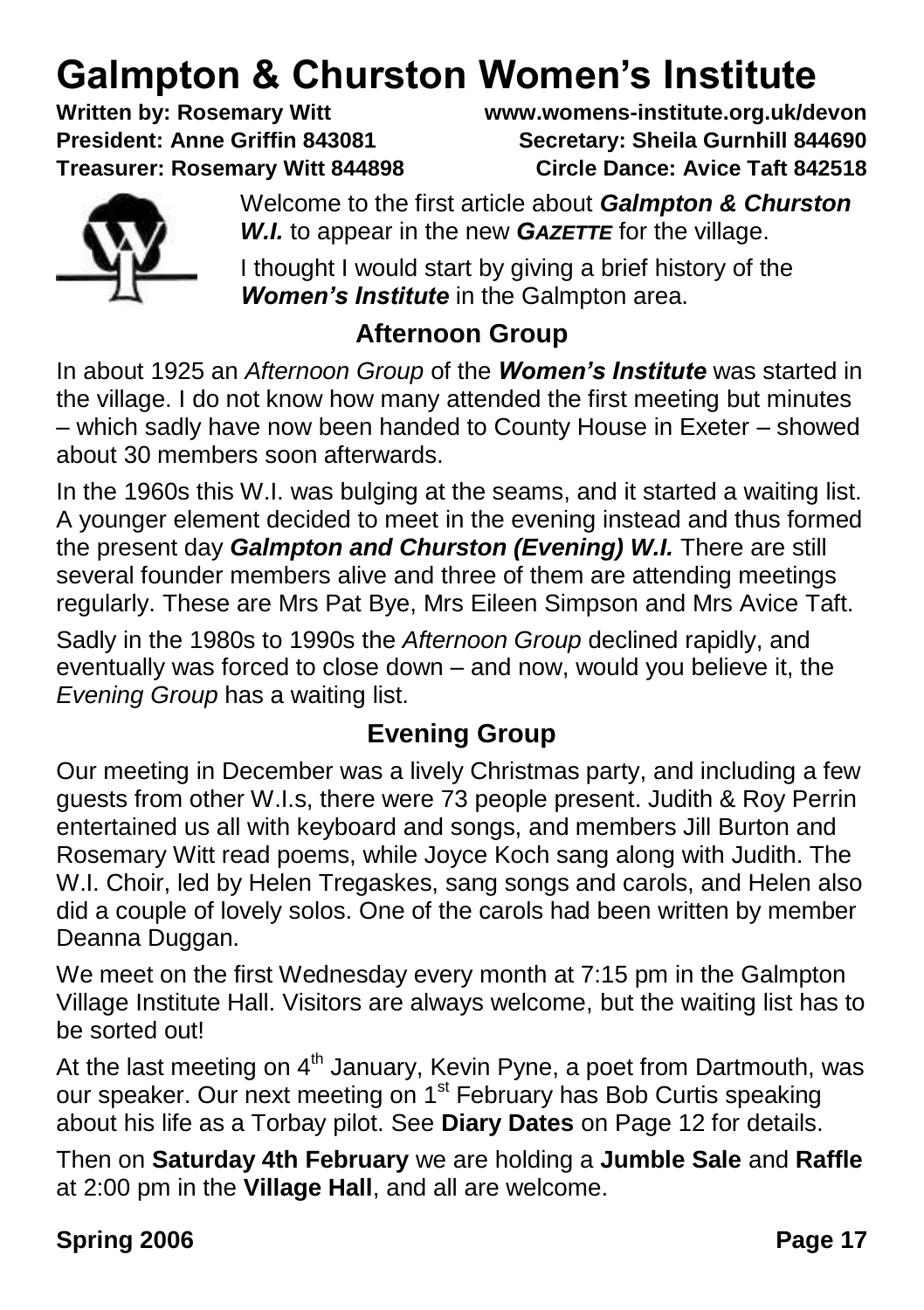## **X** THE NATIONAL TRUST **Greenway**

#### **www.nationaltrust.org.uk Tel: 01803 842382**

**Greenway Garden** opens for the season on **Wednesday 1st March 2006**.

Following the deaths of Rosalind and Anthony Hicks, **Greenway House** will be coming into **National Trust** management later this year. It is anticipated that access to the **House** will be possible in due course. However there will be a wait, and there is significant structural work to carry out. We hope to invite villagers to look at our plans, and see the property, before opening to the general public. Please keep an eye on *THE GAZETTE* for news.

Meanwhile, here is a taster of our events for the spring:

## **Early Spring Events**

## **Camellia Walks - Cruise & Lunch**

Wednesday  $8^{th}$  – Sunday 12<sup>th</sup> February inclusive £16.50 (NT £14.00) *The Swan* leaves Dartmouth 10:30 am with lunch in Greenway café.

## **From the Other Side**

Wednesday  $1^{st}$  March – Saturday  $22^{nd}$  April Free

Photographic Exhibition by Michael Carter in Barn Gallery.

## **Early Spring Garden Walk & Lunch**

Thursdays  $2^{nd}$ ,  $9^{th}$  &  $16^{th}$  March  $£12.50$  (NT £10.00) 11:00 am Guided walk and light two-course lunch.

## **Agatha Christie's Garden**

Thursday 23<sup>rd</sup> March **E25.00** 

11:30 am Includes walk, talk, morning coffee, and lunch.

## **Mother's Lunch**

Saturday 25<sup>th</sup> March Adult: £15.00 Child: £9.00 1:00 pm Seasonal 2-course lunch and posy for Mums

#### **For all bookings and information please telephone Greenway on 01803 842382**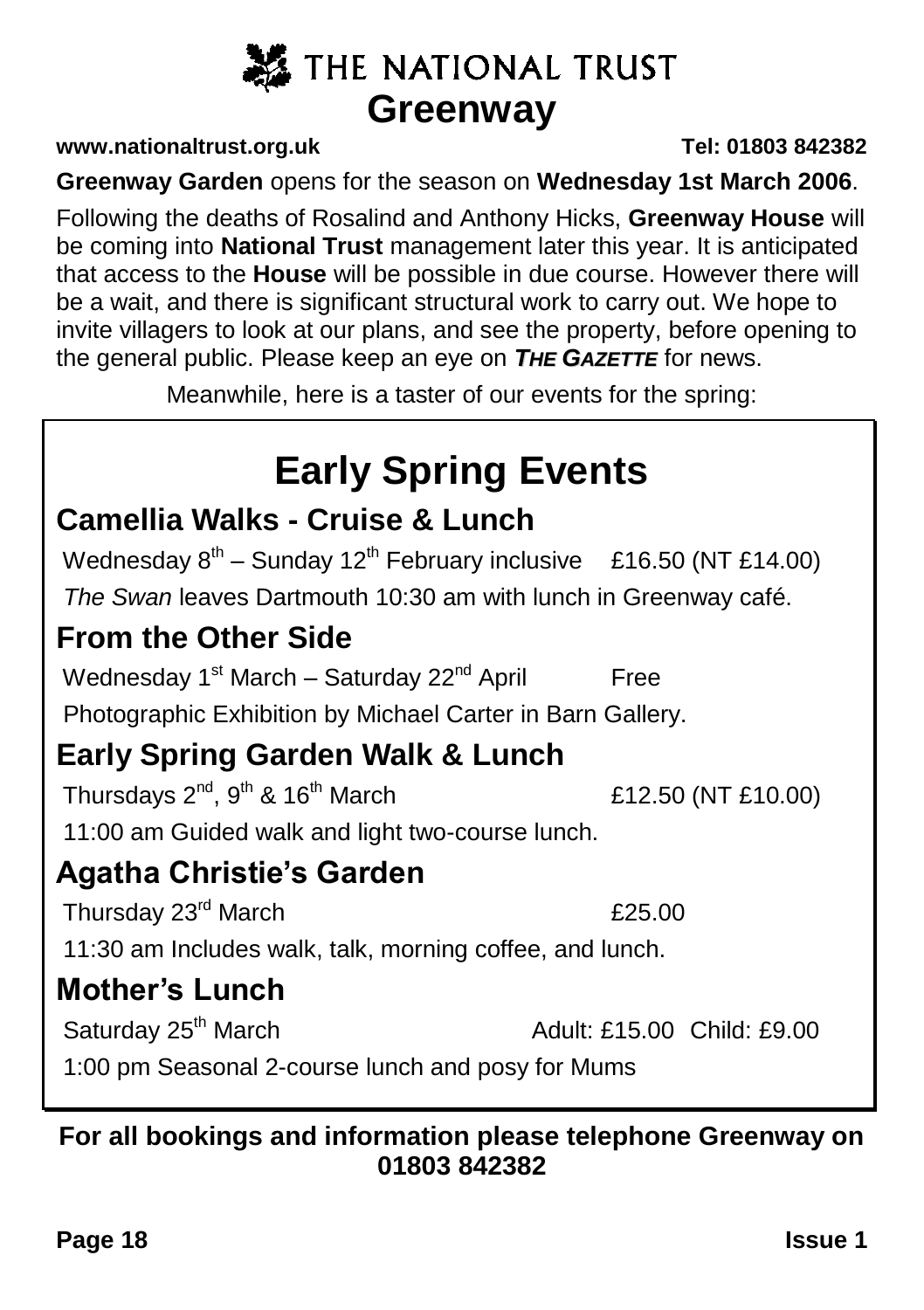## **Roger Richards Solicitors**

**www.rogerrichards.co.uk**

**10 Churston Broadway, Dartmouth Road, Paignton TQ4 6LE 01803 845191 10a Bolton Street** *'Drop-in-Centre'***, Brixham TQ5 9DE 01803 854123**

## **Don't Give Your Money to the Chancellor**

The only certainties in life are *death* and *taxes*.

In **England** you get both at once!

High property values mean that more and more estates are becoming liable to pay inheritance tax. Any estate with a net value exceeding **£275,000** will be liable to pay tax at the rate of **40%** on any assets exceeding this sum.

Your spouse can inherit your estate free of tax, but gifts to anyone else will be subject to tax on the estate exceeding £275,000.

Bear in mind that if you inherit your spouse's estate, you may be pushed into the tax-paying band, unless you have taken planning measures.

## *A simple example*

A simple example may help to clarify the position.

Bill, a widower, dies owning a house worth £300,000 and has other investments worth £200,000. Without any estate planning measures in place Bill's estate will have to pay £90,000 to Gordon Brown.

 $(i.e. £300,000 + £200,000 - £275,000 = £225,000 x 40% = £90,000)$ 

Fred, on the other hand, who shared the same value estate with his wife, consulted his solicitor, and they were able to plan tax avoidance measures that would completely avoid payment of tax.

## *Consult an expert*

Gifts of any type of property, made within 7 years of death, to anyone other than the spouse, may have to be added back into a deceased's estate for the calculation of tax.

There are some gifts to children and grandchildren, which are exempt, but these are relatively modest sums.

To make sure that your estate is passed on with minimum tax paid, you must make estate planning a priority by consulting your solicitor without delay. He or she will be able to advise on appropriate tax avoidance measures, to maximise your net estate, and draw a suitably worded will to give you peace of mind

#### **Spring 2006 Page 19**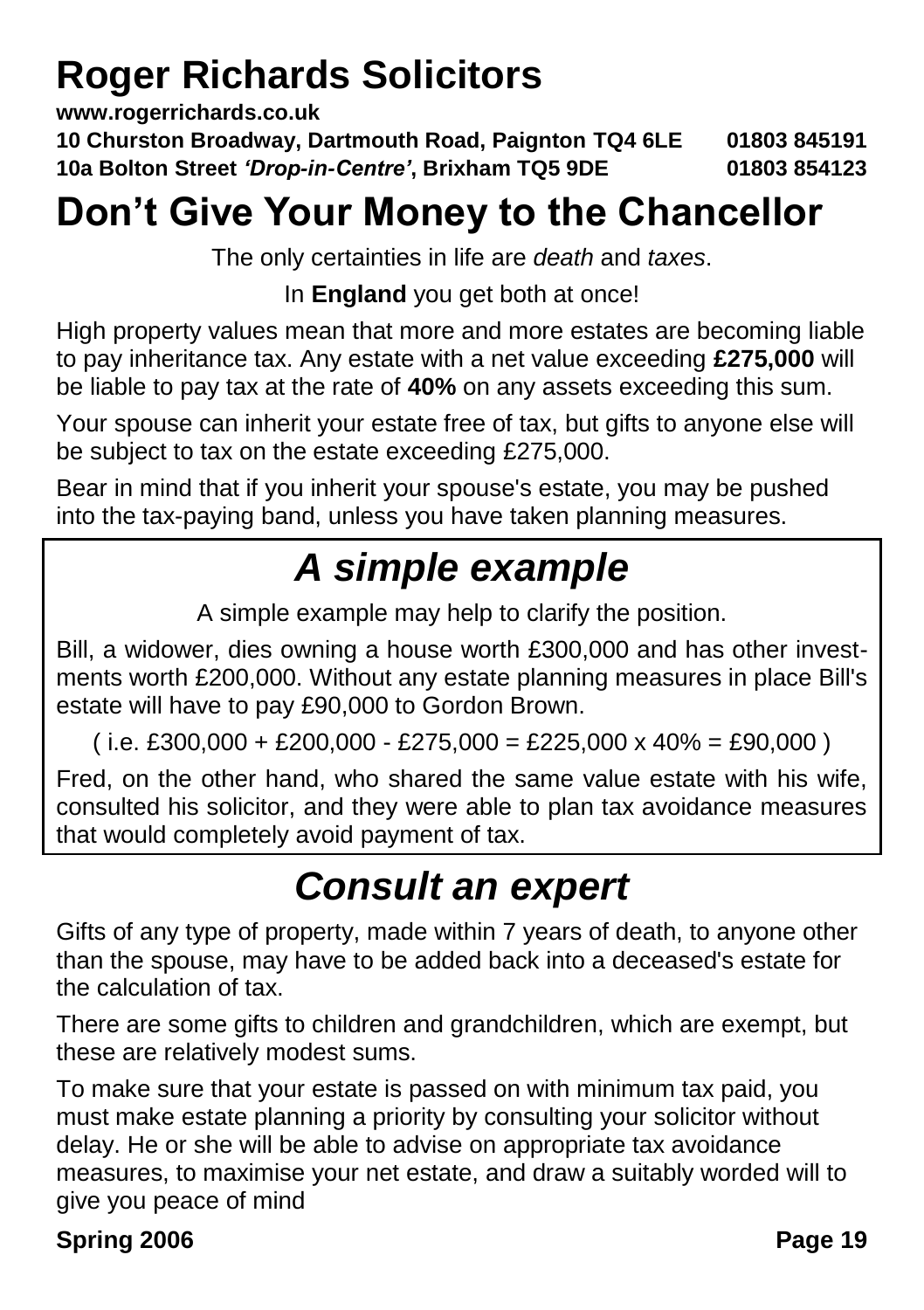

## **ESTATE AGENTS**

## **6 CHURSTON BROADWAY, BROADSANDS, PAIGNTON. Tel: 01803 844466 E-mail: Churston@ericlloyd.co.uk.**

2005 was an outstandingly successful year for the Churston Broadway office of Eric Lloyd & Co. After a slow start to the year property sales through the summer and autumn months were at near record levels. Even now during the winter months the office is still receiving many serious enquiries for properties in Galmpton.

Office manager, Rachel Cowls has already experienced a busy start to 2006 and her advice to anyone who is considering selling in the spring is to place your property on the market now ahead of the traditional Easter rush when choice is often wider for would be buyers.

Our office at Churston Broadway specialises exclusively in the sale of properties in Churston, Galmpton, Broadsands and Hookhills, so that we can offer down to earth advice, backed up by detailed local knowledge, individual attention for all of our clients, but linked to national coverage through our membership of **National Homes Network** and global coverage via our website **www.ericlloyd.co.uk**.

If you would like to arrange a free and without obligation market appraisal of your property please phone Rachel Cowls or Chris Alfieri on Churston (01803) 844466 or alternatively call into the office at Churston Broadway.

## **VISIT OUR WEBSITE: www.ericlloyd.co.uk**

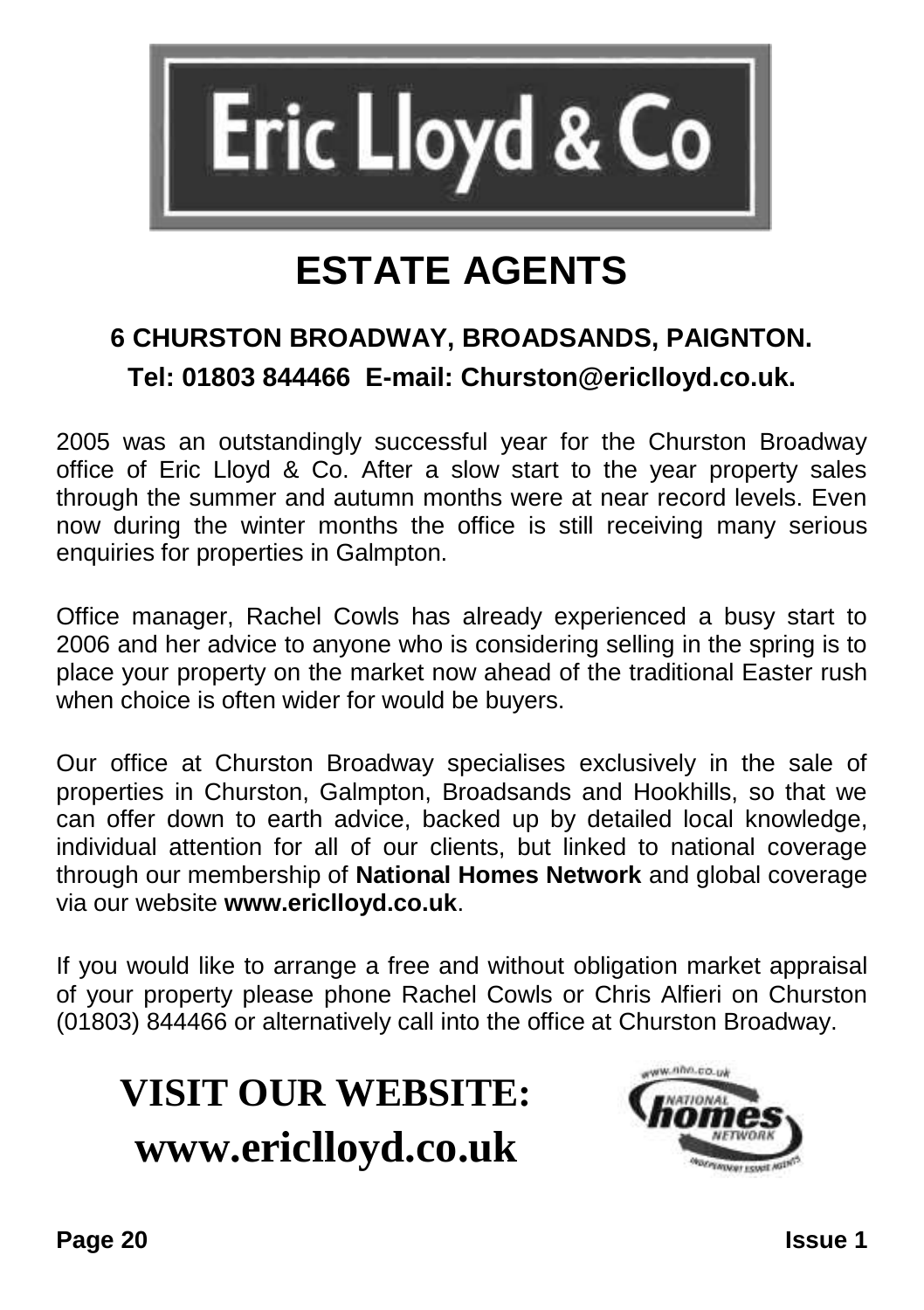

## **ESTATE AGENTS**

### **6 CHURSTON BROADWAY, BROADSANDS, PAIGNTON. Tel: 01803 844466 E-mail: Churston@ericlloyd.co.uk.**



## **VISIT OUR WEBSITE: www.ericlloyd.co.uk**

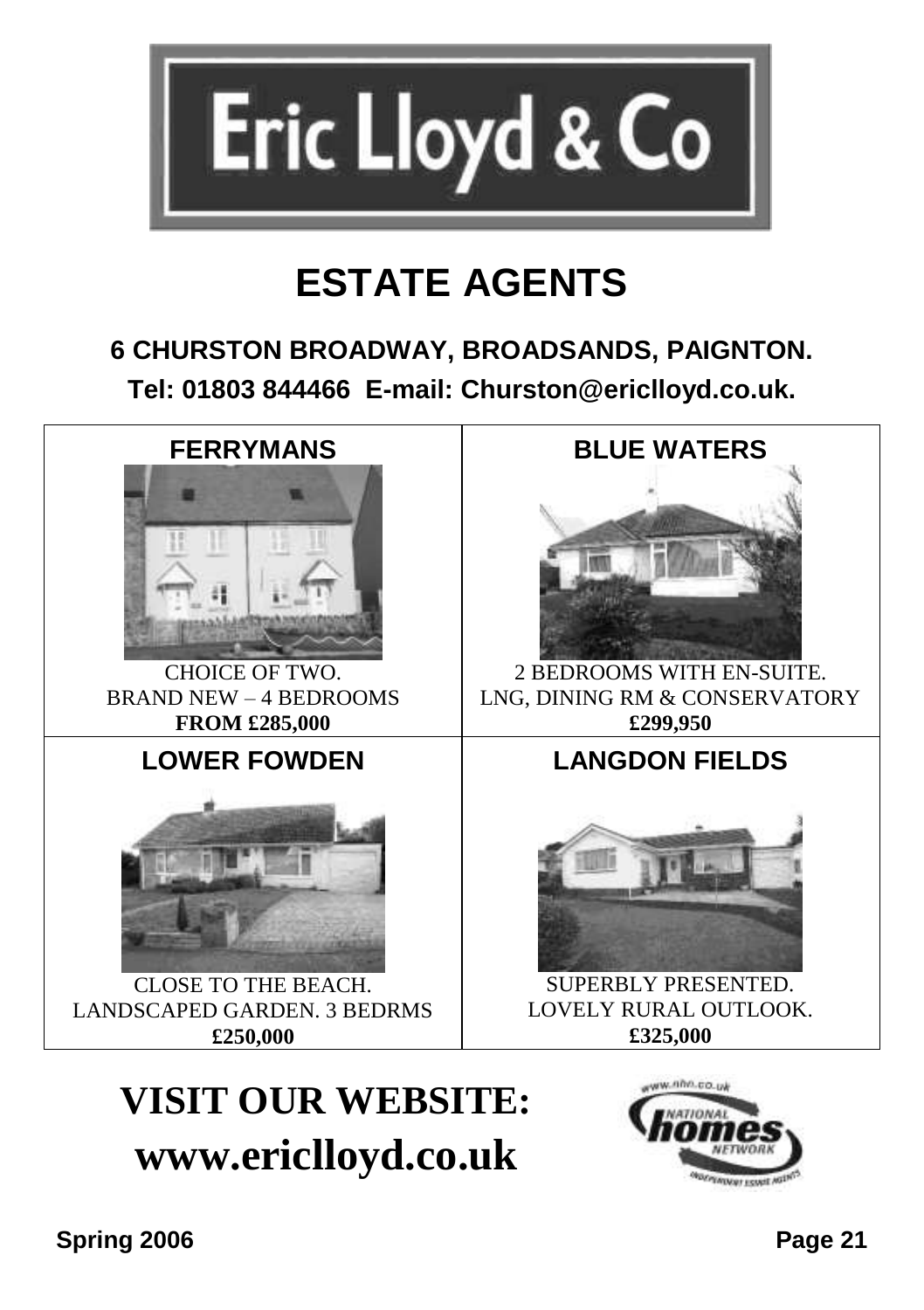## **What to Expect in Future Issues**

This issue has too little room for all our sponsors and contributors, so I've included below just a taste of what to expect later in the year.



## **Churston Ferrers Grammar School & PTA**

Deputy Head, **Barry Goldsmith**, will announce the latest plans for the new **Learning Resources Centre** at the school, and what facilities it could offer to the local community.

He will also explain the FA funding of improved sports field pitches.

Premises & Finance Manager, **Sue Foot**, will promote the catering, sports, and other services that are on offer from the school to the general public.

The recently formed pupils **Press Team** will be reporting on local topics, and the school **PTA** will publicise their forthcoming fund-raising events.

## **Galmpton C of E Primary School & PTA**

We hope to bring you news of staff, pupils, and the **PTA** at the school.

## **Brockenbury Action Group & Churston RA**

The committee members will explain the winding up of **BAGs**, and their proposals to launch a **Churston Residents' Association**.

#### **Galmpton Gooseberry Pie Fair Committee**

Watch out for news of the **Pie Fair** planned for **Sunday 2nd July**.

## **Galmpton Floral Day Committee**

**Floral Day** will be on **Sunday 3rd September**, and anyone willing to open their garden this year should ring **Priscilla & Tony Hannam** on **844276**.

For any other details please contact co-ordinator **Jill Memery** on **844103**.

## **Galmpton Village Institute**

Announcement of a new conservation initiative in **Kiln Road**.

## **Churston, Galmpton & Kingswear 13th Torbay Scouts**

Scout Leader, **Paul Delaney**, has several other budding journalists who are itching to gain their **Reporter's Badge** by telling us all about their activities at scout meetings and camp.

## **Galmpton Congregational Evangelical Church**

Newsletter of Church activities including any special services.

### **Galmpton & Churston Local History Group**

The group will advertise their plans for talks and visits throughout 2006.

### **Page 22 Issue 1**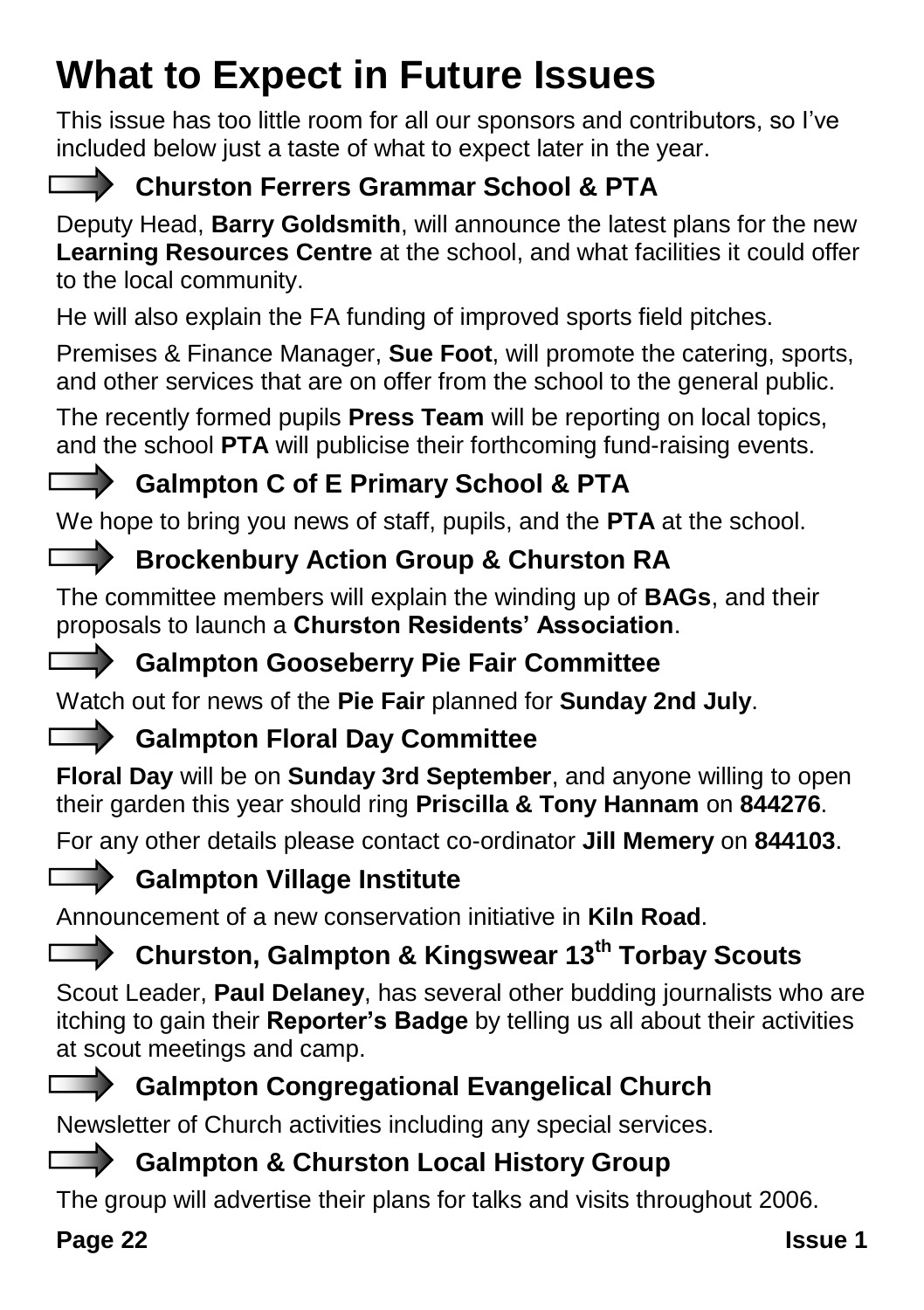## **Galmpton United Football Club**

Did you know that we have several active football teams in **Galmpton** ?

They play regularly on the **Memorial Playing Field**, and we hope that **Stewart Hallam** will provide team news, match reports, fixtures & results.

## **Personal Computer Club**

The Editor will reveal some exciting ideas for a **PC Club** intended for users of more mature years, especially if your PC is being rebellious.

## Canada Connection

A longstanding **Galmpton** resident will tell of his experiences in **Canada**.

If you have an interesting tale to tell, then please let the Editor know.

## **Your Letters Page**

If you are brave enough to write, we will publish any stimulating letters.

Your identity can be withheld if the letter is of a sensitive nature, providing you supply your name and address to the Editor.

#### **Puzzles, Recipes, and much, much, more…**

When space allows there will be **Sudoku**, **Crossword**, and other puzzles to test your brainwaves.

**Beryl Tate** the **Kitchen Doctor** from **BBC Radio Devon** will publish some of her mouth-watering recipes from time to time.

This is your magazine, and its success depends on your participation, so if you have any ideas for fascinating topics, you know what to do.

## And Finally  $\circledcirc$  PC **Swallows Granny !**

The computer swallowed Grandma. Yes, honestly it's true. She pressed **Control** and **Enter**, and disappeared from view!

It devoured her completely. The thought just makes me squirm. She must have caught a virus, or been eaten by a worm!

I've scanned the **Recycle Bin**, and files of every kind; I even searched the Internet, but nothing did I find.

In desperation, I asked **Jeeves** my searches to refine. The reply from him was negative. Not a thing was found on-line.

So, if inside your **Inbox**, my Grandma you should see, please **Click** to **Cut** and **Paste** her, and **Send** her back to me.